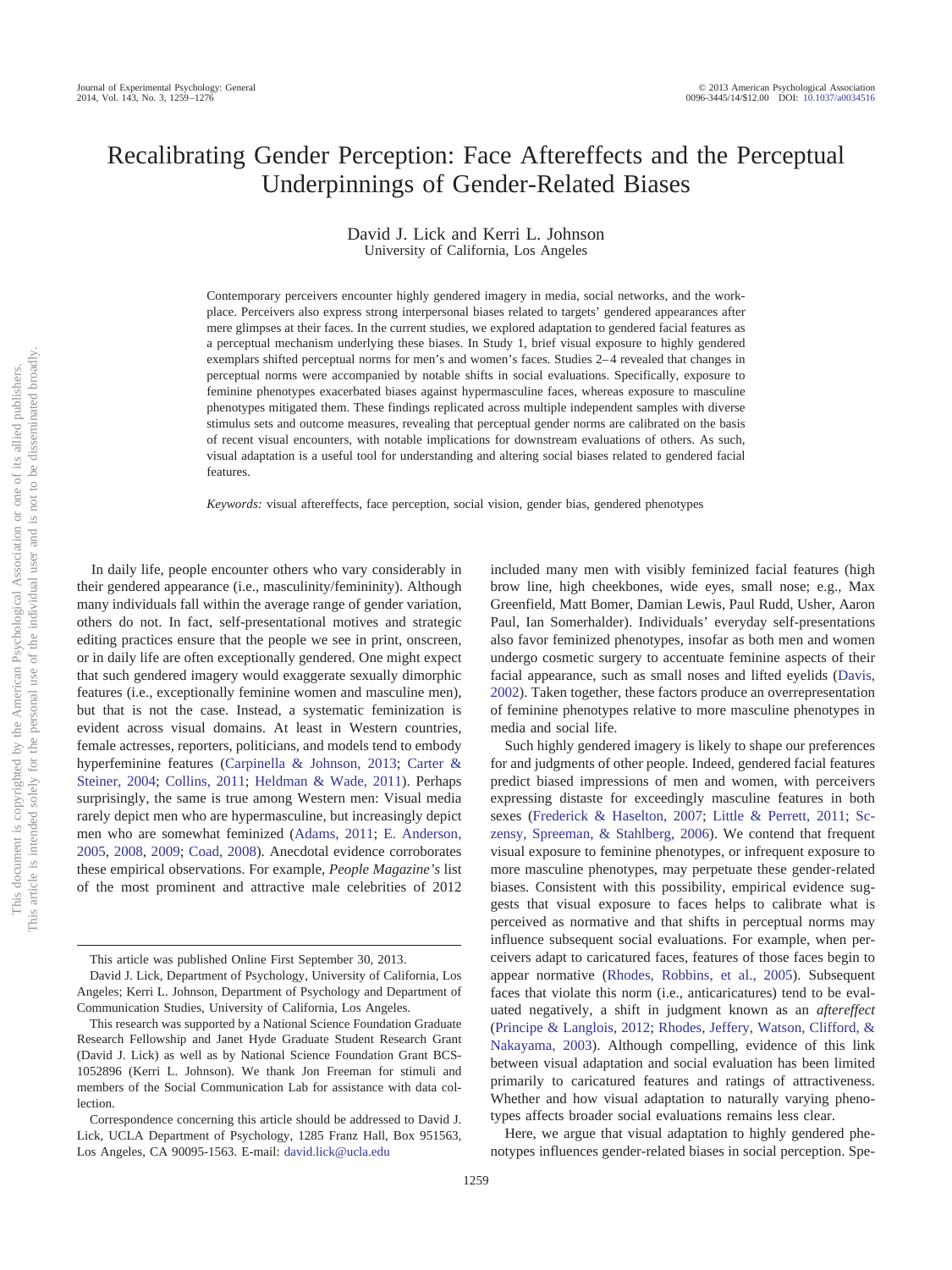cifically, we propose that people evaluate others on the basis of perceived norms for sex categories, such that targets whose gendered appearances lie far from the norm are evaluated negatively. Furthermore, we propose that these norms are malleable and that they are calibrated on the basis of the faces that observers have recently encountered in their environment. If our hypotheses are correct, then visual adaptation may be a proximal mechanism underlying gender-related biases that arise in the early stages of social perception, and it may provide a novel tool for understanding and eventually mitigating those biases.

#### **Gender-Related Biases in Social Perception**

People readily form impressions of others on the basis of mere glimpses of their faces (Willis & Todorov, 2006), and they often exploit gendered information to do so (Freeman, Johnson, Ambady, & Rule, 2010; Keating, 1985). Indeed, social evaluations based on gendered appearance cues begin within milliseconds of visual exposure (Ito & Cacioppo, 2000; Ito, Thompson, & Cacioppo, 2004), and they carry implications for a wide range of social evaluations. For example, gendered features guide attractiveness judgments (Johnston & Franklin, 1993; Rhodes, Hickford, & Jeffery, 2000). This results in a pronounced bias favoring feminine women: Across cultures, feminine female faces (i.e., those with a rounder jaw, wider eyes, higher brow line, higher cheekbones, smaller nose) are consistently rated as more attractive than masculine female faces (Jones & Hill, 1993; Perrett et al., 1998; Perrett, May, & Yoshikawa, 1994; Rhodes et al., 2000; Valenzano, Mennucci, Tartarelli, & Cellerino, 2006). Gendered appearance cues also bias judgments of men's attractiveness, though the direction of the effect is somewhat less clear. In some studies, perceivers judge masculine male faces (i.e., those with a squarer jaw, smaller eyes, higher forehead, larger nose, and thicker eyebrows) to be most attractive (Grammer & Thornhill, 1994; Johnston, Hagel, Franklin, Fink, & Grammer, 2001; Scheib, Gangestad, & Thornhill, 1999). In other studies, perceivers judge feminine male faces to be most attractive (Little & Hancock, 2002; Perrett et al., 1998; Rhodes et al., 2000).

Researchers have obtained similar patterns of gender-related biases for social evaluations other than attractiveness. For example, gendered phenotypes have been shown to predict diverse social judgments, including a person's respectability, sincerity, prosociality, honesty, warmth, loyalty, likability, intelligence, and dependability (Lick & Johnson, 2013; Little, Jones, Penton-Voak, Burt, & Perrett, 2002; Penton-Voak et al., 2007; Principe & Langlois, 2012; Sczensy et al., 2006). The direction of these effects is common to judgments of both men and women, such that feminine targets of both sexes receive more favorable evaluations than their masculine counterparts.

Such mounting evidence of a preference for feminized features in both men and women has been surprising to many, and several research teams have begun to probe these findings in greater depth. One emergent explanation is that gendered phenotypes predict evaluative biases via stereotypic associations. For example, in women, feminine features are commonly associated with beauty, immunity, and fecundity (Symons, 1995; Thornhill & Gangestad, 1996), which may lead to more favorable evaluations of feminine women relative to masculine women. In men, masculine features are associated with negative traits such as violence, especially

when those features become extreme (Rhodes, 2006; Rhodes et al., 2000). This may lead to more favorable evaluations of feminine men relative to more masculine men. In line with this reasoning, one study noted a curvilinear association between masculine appearance and ratings of male attractiveness, such that women perceived masculine body shapes to be maximally attractive to a point, after which additional musculature was perceived as unattractive, perhaps due to its association with excessive strength (Frederick & Haselton, 2007). In other work, experimental administration of oxytocin masked observers' feelings of threat when viewing hypermasculine faces. This led observers who received oxytocin to prefer more masculine faces relative to observers who did not receive oxytocin (Theodoridou, Rowe, Rogers, & Penton-Voak, 2011). Collectively, these findings suggest that social evaluations may be biased toward feminine men and women due to perceivers' stereotypically positive associations with femininity and negative associations with masculinity. Although this explanation is certainly reasonable, other factors may also be at play. In particular, we propose that perceptual experience may contribute to gender-related biases in social evaluation.

# **Perceptual Experience, Gender Norms, and Evaluative Biases**

Biases against hypermasculine men and women may occur in part because perceivers have limited visual exposure to such targets. Indeed, the women portrayed in popular media, politics, video games, and social networks tend to be more feminine than masculine (Carpinella & Johnson, 2013; Manago, Graham, Greenfield, & Salimkhan, 2008). A similar trend exists for men: Whereas portrayals of hypermasculine men are rare, portrayals of more feminine men are increasingly common (Adams, 2011; E. Anderson, 2005, 2008, 2009; Coad, 2008; Harris & Clayton, 2007; Swain, 2006). In fact, although it may seem counterintuitive, exposure to somewhat feminized men seems to have outpaced exposure to highly masculine men. Consider, for example, how often one sees faces similar to Rambo or Arnold Schwarzenegger— exposure to these sorts of hypermasculine faces is rare. However, many of our friends, family members, politicians, and influential celebrities exhibit less masculine, and even somewhat feminine, facial features. This is not to imply that contemporary men exhibit the same femininity as women or that they embody distinctly feminine behaviors and traits, but rather that they tend *not* to exhibit hypermasculine phenotypes. Consequently, we argue that perceivers have less perceptual exposure to hypermasculine phenotypes relative to somewhat feminized phenotypes of both sexes.

To the extent that visual exposure is skewed toward feminine phenotypes, preferences for targets with feminine facial features may emerge. Indeed, impression formation relies heavily on perceptual experience, and researchers have long known that perceivers prefer prototypical category exemplars with which they have more experience to nonprototypical exemplars with which they have less experience (Kahneman & Miller, 1986; Perry, 1994; Posner & Keele, 1968). In fact, increasing exposure to a stimulus reliably increases preferences for that stimulus (Zajonc, 1968). Such exposure effects extend to socially relevant evaluations as well: Merely observing outgroup members with whom one has had limited interpersonal contact reduces prejudice against that out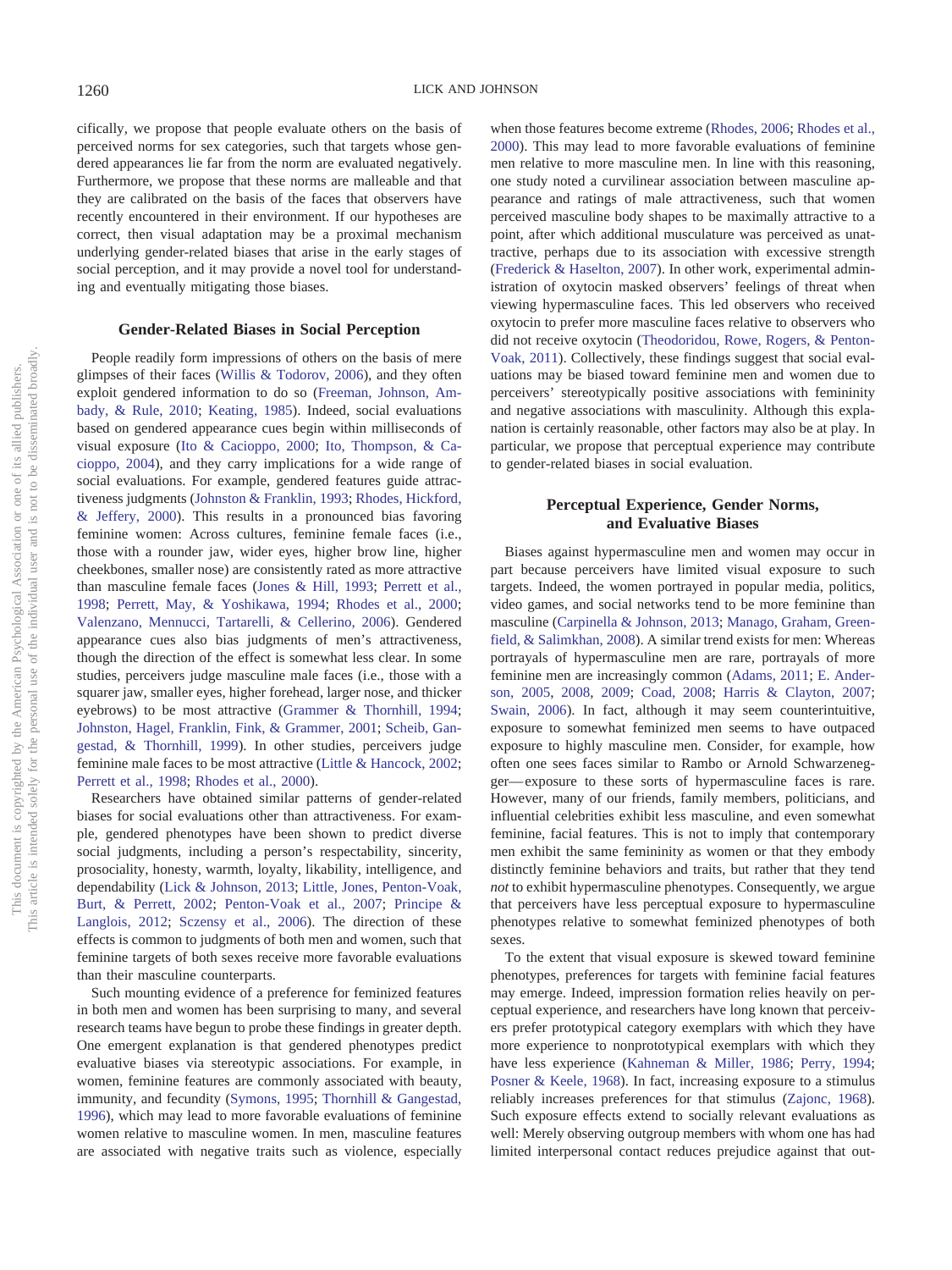group for up to 24 hr (Dasgupta & Greenwald, 2001; see also Mutz & Goldman, 2010; Schiappa, Gregg, & Hewes, 2005).

Despite numerous studies linking perceptual experience to favorable evaluations, the mechanisms underlying these exposure effects remain unclear. Recent work in social vision has offered a compelling hypothesis: Visual exposure may affect social biases by shifting perceptual norms for targets' appearances. That is, stimuli may appear increasingly normative as perceivers gain additional exposure to them, leading to enhanced evaluative judgments. Studies of visual adaptation provide more direct support for these claims.

# **Adaptation Aftereffects**

Vision scientists have long recognized that perceptual norms are malleable and that relatively brief exposure to a class of stimuli (adaptation) can alter norms, resulting in noteworthy perceptual changes (aftereffects; Clifford & Rhodes, 2005; Webster, Werner, & Field, 2005). Early researchers documented aftereffects following adaptation to low-level visual cues such as motion (Addams, 1834; Purkinje, 1825) and color (Hering, 1878). More recent research uncovered aftereffects in higher level vision—most notably, in face perception (Leopold, Rhodes, Muller, & Jeffery, 2005). Findings revealed that prolonged visual exposure to faces with a particular feature biases perception of subsequently encountered faces in the opposite direction. For example, adaptation to large noses makes an average nose appear quite small. The dominant explanation for these aftereffects is that facial features are coded relative to a perceptual norm that shifts in response to visual exposure (Rhodes, Jeffery, Clifford, & Leopold, 2007; Rhodes, Robbins, et al., 2005). That is, perceivers possess norms that code for particular features (e.g., the average nose in the population), and these norms are dynamically calibrated to accommodate recent visual experiences. After exposure to large noses, an average nose appears quite small because the perceptual norm for noses has updated to appear bigger than it was to begin with. Thus, in general, research on face aftereffects has revealed that visual adaptation biases perception *away from* an adapting stimulus (i.e., exposure to large noses makes average noses appear small) by shifting the norm *toward* the adapting stimulus (i.e., exposure to large noses makes large noses appear normative).

Face aftereffects are well documented for adaptation to physically distorted features (e.g., caricatures and anticaricatures; N. D. Anderson & Wilson, 2005; Fang, Ijichi, & He, 2007; Yamashita, Hardy, De Valois, & Webster, 2005). In daily life, however, faces vary in more phenotypically natural ways (e.g., pigmentation, texture), and adaptation to naturally varying facial characteristics is poorly understood. The few studies in which adaptation to natural phenotypes has been examined revealed that such adaptation does occur (Little et al., 2002; Webster, Kaping, Mizokami, & Duhamel, 2004). However, the downstream consequences of such adaptations remain unclear because most of the relevant studies examined low-level face aftereffects such as perceived sex category boundaries, gaze direction, and facial viewpoint (N. D. Anderson & Wilson, 2005; Bestelmeyer et al., 2008; Fang et al., 2007).

Some evidence suggests that visual adaptation may alter higher level evaluations of faces. For example, visual adaptation results in more favorable attractiveness ratings for faces that share charac-

teristics with the adapting stimuli (Anzures, Mondloch, & Lackner, 2009; Leopold & Bondar, 2005; Rhodes et al., 2003; Rhodes, Robbins, et al., 2005). These findings suggest that visual adaptation shifts perceptual norms and evaluative biases in the same direction, such that perceivers rate faces that are similar to adapting faces as both more normative and more attractive. Furthermore, a recent study revealed that visual adaptation leads to more favorable affective responses to human/chimpanzee facial morphs, as indicated by activity over the *zygomaticus major* muscle group (Principe & Langlois, 2012). Another study revealed that adaptation to masculine facial features enhanced the perceived trustworthiness of men's faces (Buckingham et al., 2006); however, researchers did not investigate more global evaluations or judgments related to women's gendered features. Thus, extant research suggests that adaptation to distorted facial features leads to more favorable evaluations of similar faces. However, researchers have yet to determine whether adaptation to naturally varying facial features (e.g., gender) reliably alters broad social evaluations related to those features. Such insights would help us to understand the perceptual mechanics of gender-related biases in social perception.

#### **The Current Research**

We propose that perceivers adapt to gendered features in men's and women's faces and that these adaptations alter the perceptual norms that guide social evaluations. Specifically, we predict that brief visual exposure to gendered facial features will shift perceptual norms, such that perceivers who are exposed to masculine features will view more masculine features as normative, whereas perceivers who are exposed to feminine features will view more feminine features as normative. We also predict that social evaluations will vary concomitantly with these shifts in perceptual norms, such that perceivers who are exposed to masculine features will evaluate masculine targets more favorably, whereas perceivers who are exposed to feminine features will evaluate feminine targets more favorably. If we are correct, then perceivers may express bias against hypermasculine faces because they are exposed to them less often than feminine faces, making them appear nonnormative and therefore leading to negative evaluations. Experimental exposure to masculine faces should mitigate these biases, whereas exposure to feminine faces should exacerbate them.

We tested the evaluative implications of visual exposure to gendered facial cues in a series of related experiments. In Study 1, we tested whether perceptual norms for men's and women's facial features shifted following exposure to gendered cues in computergenerated faces. In Study 2, we explored the evaluative implications of such visual adaptation. In Study 3, we pinpointed the direction of these shifts in evaluation by including a control group. Finally, in Study 4, we tested the generality of these effects using a different set of evaluative judgments and facial photographs of real men and women that varied in their gendered appearance. Collectively, these studies support the use of visual adaptation as a tool for understanding and potentially altering gender-related biases in social perception.

#### **Study 1**

Previous studies have demonstrated that visual adaptation alters perceived norms for faces, especially those with caricatured fea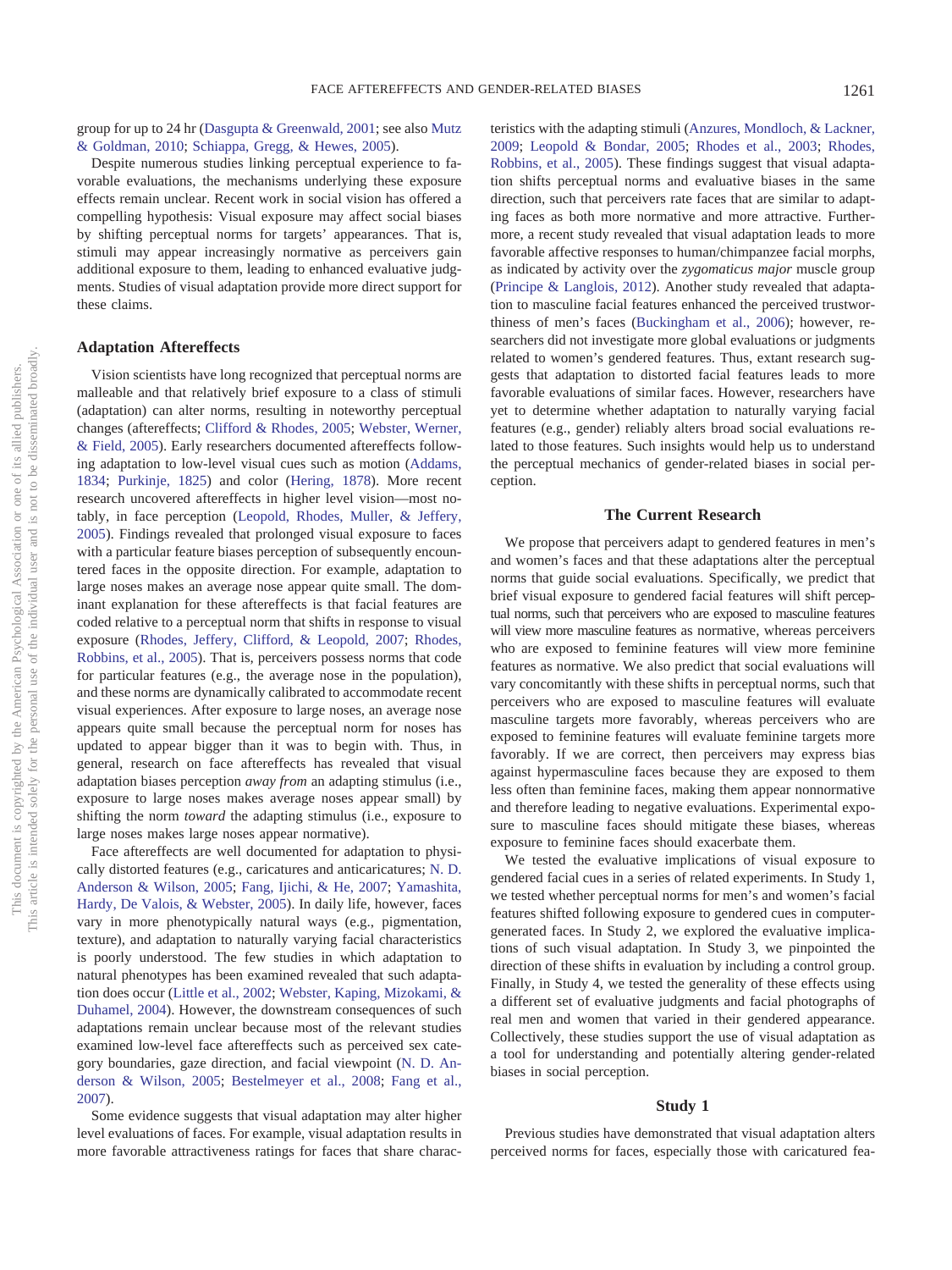tures (Rhodes, Robbins, et al., 2005; Webster et al., 2004). In Study 1, we sought to extend this work by testing whether adaptation to gendered facial features alters perceptual norms for men and women. On the basis of empirical and anecdotal evidence that feminine individuals are more common than more masculine individuals in media and everyday social networks, we predicted that participants would enter the study with slightly feminized norms for male and female faces. However, we expected that adaptation would alter these norms, such that exposure to masculine phenotypes would lead participants to identify more masculine faces as normative, whereas exposure to feminine phenotypes would lead participants to identify more feminine faces as normative.

# **Method**

**Participants.** Two hundred fifteen Internet users from the United States (85 men, 124 women, six unreported) completed an online study. Participants were diverse in terms of age  $(M = 34.16)$ years,  $SD = 13.42$  years) and racial identity (78% White, 8% Asian, 5% Black, 6% Latino, 5% biracial), and most reported a high level of education (90% attended college).

**Stimuli.** Stimuli were 21 computer-generated male faces and 21 computer-generated female faces that varied systematically in their gendered features (400  $\times$  477 pixels at 72 pixels/inch; see Figure 1). We created the stimuli using FaceGen Modeler, which estimates phenotypic features based on parameters observed in several hundred three-dimensional face scans of the human population (Blanz & Vetter, 1999). Specifically, we began with Face-Gen's average base face and set all phenotypic features (e.g., age) at their anthropometric mean. We then used the gender-morphing tool to alter the features of the base face. For female faces, we systematically changed the apparent gender from the most feminine face possible to the point at which the face had equally male and female characteristics, yielding 21 female faces that varied incrementally in gender typicality from hyperfeminine to hypermasculine. For male faces, we systematically changed the apparent gender from the most masculine face possible to the point at which the face had equally male and female characteristics, yielding 21 male faces that varied incrementally in gender typicality from hypermasculine to hyperfeminine. Thus, our stimuli captured the full range of gendered variation for each sex, up to the point where the features were anthropometrically androgynous. We considered androgynous faces to be gender-atypical within a given sex because we explicitly informed participants of the sex category that they were judging (i.e., participants judging female faces were told that would only see female faces). Therefore, hypermasculine women and hyperfeminine men were extremely gendered relative to a sex-specific norm. To ensure that the stimuli were externally valid, we allowed all other facial features to covary with gender as they do in the population. For example, masculine faces had darker skin tone than did feminine faces, because pigmentation naturally varies along gendered lines (see Johnson, Freeman, & Pauker, 2012).

**Procedure.** Internet users from Amazon Mechanical Turk completed a study about their perceptions of other people. The study announcement made no mention of sex, gender, visual adaptation, or bias. After providing consent, participants evaluated either male or female faces in several stages.<sup>1</sup> First, participants identified the most average-looking man or woman from an array of all 21 male or female faces that varied in gendered appearance (*Pretest*). Next, participants were randomly assigned to one of two adaptation conditions in which they viewed either the five most feminine faces (*Feminine Adaptation*) or the five most masculine faces (*Masculine Adaptation*) from the sex category to which they were assigned. These adaptation images were selected from the images in the array, and they were repeatedly displayed for 3 s each in random order for a total of 3 min.<sup>2</sup> Following adaptation, participants again identified the most average-looking man or woman from an array of all 21 male or female faces (*Posttest*). The placement of faces in the array differed randomly at pretest and posttest. Finally, participants completed the Personal Attributes Questionnaire (PAQ; Spence, Helmreich, & Stapp, 1975) to assess their endorsement of masculine and feminine gender schemas, and they reported their sex, age, race, and education before being debriefed.

In total, 106 participants evaluated male faces (52 masculine adaptation, 54 feminine adaptation) and 109 participants evaluated female faces (66 masculine adaptation, 43 feminine adaptation). Participants were randomly assigned to adaptation conditions, so we suspect that differences in sample size reflect differential dropout rates across conditions. A chi-square test revealed that the number of participants did not differ significantly across these four cells,  $\chi^2(1) = 2.87, p = .09$ .

## **Results and Discussion**

Our primary aim in Study 1 was to explore participants' perceptual gender norms for faces and to test whether visual adaptation altered these norms. We predicted that norms would be notably feminized at pretest but that they would shift in the direction of adaptation, such that observers would find masculine faces more normative after exposure to masculine features but feminine faces more normative after exposure to feminine features.

Because our stimuli varied incrementally in gender typicality, we numerically coded each face from 1 (*hypermasculine*) to 21 (*hyperfeminine*) to quantify the gendered features that participants perceived as average (*Perceptual Gender Norm*). Because participants chose the most average face at two time points, we used

<sup>&</sup>lt;sup>1</sup> In this and all forthcoming studies, separate samples of participants evaluated male and female targets. We conducted our studies in this way because, in our experience, it is more efficient to collect several small samples rather than one large sample on Mechanical Turk. On the advice of two anonymous reviewers, we have combined the samples and examined Target Sex as a between-subjects factor to streamline the results. This analytic decision was justified insofar as there were no notable differences between the samples: Frequencies and means of all demographic variables were not significantly different across the samples evaluating men and women. Still, it is important to note that we did not randomly allocate participants to evaluate male and female faces. Although we did not find any significant effects of Target Sex across studies, future research should confirm these findings after randomly assigning participants to judge

different sex categories.<br><sup>2</sup> To ensure that participants were engaged throughout the adaptation period, we informed them that we were interested in the speed with which they processed faces. In line with this cover story, participants saw 10 faces with a yellow circle on them at random intervals throughout the adaptation period. When one of these faces appeared, participants were told to press the *enter* key as quickly as possible. We did not record the speed with which participants identified the marked faces; we merely used this task to ensure that participants remained engaged throughout the adaptation. We used this strategy in all four studies reported here.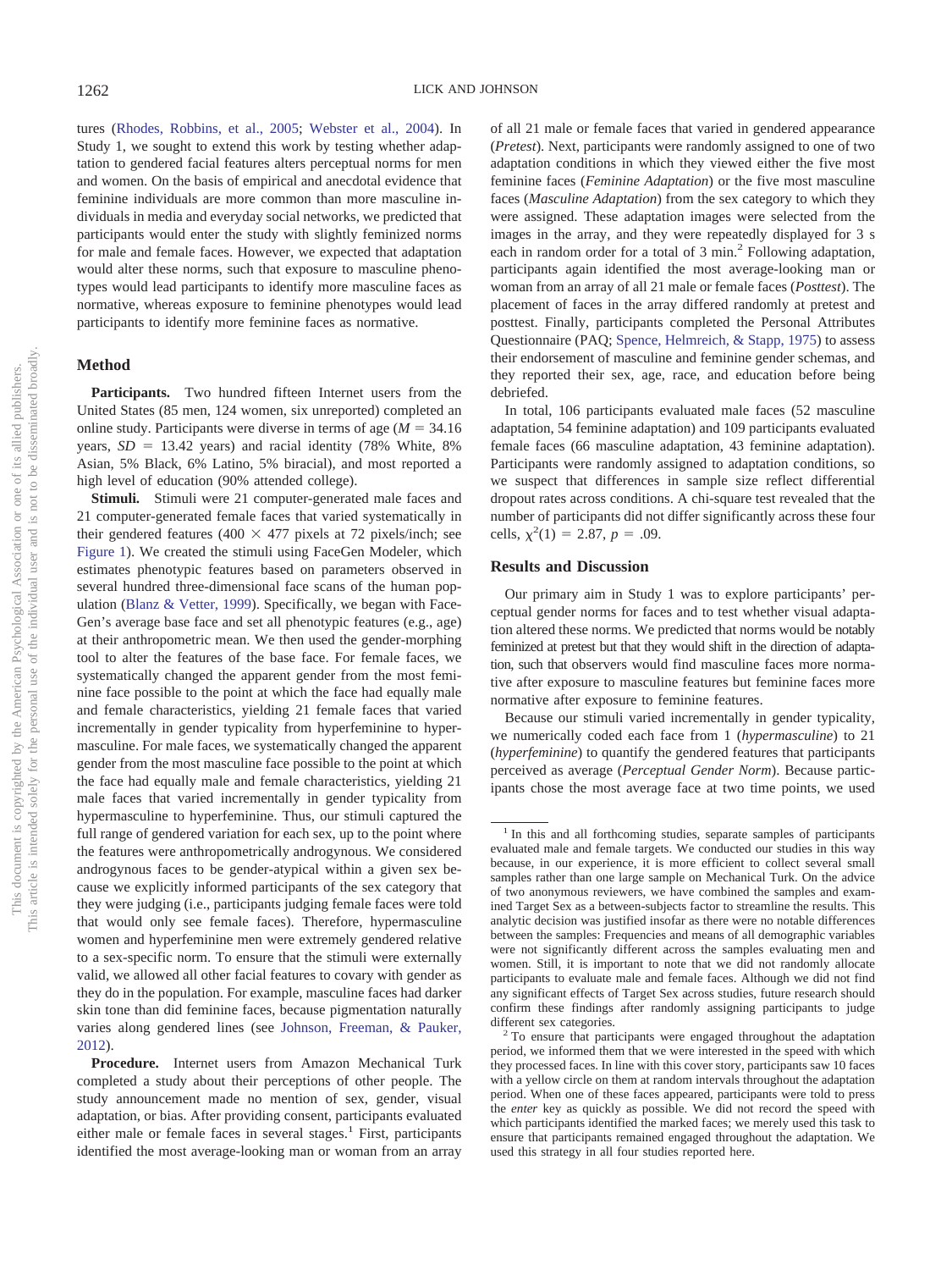

*Figure 1.* Example stimuli depicting the range of masculine (top left) to feminine (top right) male faces as well as feminine (bottom left) to masculine (bottom right) female faces. The most gender-atypical face in each sex category (i.e., feminine male and masculine female) was the anthropomorphic mean at which the face had equally masculine and feminine characteristics. Because we informed participants of the sex category that they were judging, we refer to these faces as hyperfeminine and hypermasculine, although they were phenotypically androgynous.

multilevel regression models to account for the nested structure of the data. Specifically, we stacked Perceptual Gender Norm scores in the data set and differentiated them with a dummy-coded variable (*Test Period*;  $0 = Pretest$ ,  $1 = Posttest$ ). The masculinity and femininity dimensions of the PAQ were internally consistent (Cronbach's  $\alpha s = .81$  and .84, respectively), so we summed the items into continuous composite scores on which higher values indicated more masculine and feminine gender schemas. We scored Participant Age (*years*) and Education (1 = less than high *school* to 8 - *doctoral degree*) continuously. We effect-coded Adaptation Condition, Target Sex, and Participant Sex (*masculine*  $adaptation = -0.5, *feminine adaptation = 0.5; male = -0.5,*$ female = 0.5), and dummy-coded Participant Race (White as reference category).

As noted above, we tested our hypotheses using random coefficient multilevel models to account for within-subject dependencies in the data (i.e., multiple judgments of the same faces at multiple time points). Although we included random intercepts to account for the nested structure of the data, we were only interested in fixed effects; thus, we do not discuss random effects any further. Below, we report unstandardized regression coefficients, which indicate effect size as the expected increase in the dependent variable given a one-unit increase in the independent variable.

**Preliminary analyses.** First, we examined the extremity of the gendered features that participants identified as normative at pretest. On the basis of anecdotal evidence that perceivers have greater exposure to feminine relative to highly masculine individuals, we expected that perceivers would enter the study with somewhat feminized norms for male and female faces. As expected, participants identified an anthropometrically feminized male face ( $M = 13.92$ ,  $SD = 4.96$ ) and female face ( $M = 13.39$ ,  $SD = 4.53$ ) as normative at pretest. Both of these means were significantly above the midpoint of the gender scale (i.e., 11), indicating that participants entered the study with feminized per-

ceptual norms for both men and women ( $t s = 6.08$  and  $5.50, ps <$ .001, respectively).

**Visual adaptation influences perceptual norms for male and female faces.** Next, we tested whether visual adaptation produced an aftereffect that reliably altered perceptual norms for men's and women's faces. To do so, we regressed Perceptual Gender Norm onto Adaptation Condition, Test Period, Target Sex, and all interactions. The three-way interaction was not significant  $(B = -1.04, SE = 1.21, t = -0.86, p = .390)$ , indicating that the predicted aftereffects did not vary as a function of Target Sex. We therefore collapsed across Target Sex and regressed Perceptual Gender Norm onto Adaptation Condition, Test Period, and their interaction. The expected two-way interaction was significant  $(B = 3.76, SE = 0.60, t = 6.23, p < .001)$ . We decomposed this interaction by examining simple slopes for Test Period within each adaptation condition. In the masculine adaptation condition, participants chose significantly more masculine faces as normative at posttest relative to pretest ( $B = -2.50$ ,  $SE = 0.40$ ,  $t = -6.15$ ,  $p <$ .001). In the feminine adaptation condition, the opposite trend emerged, such that participants chose significantly more feminine faces as normative at posttest relative to pretest  $(B = 1.26, SE = 1.26)$ 0.45,  $t = 2.83$ ,  $p = .005$ ) (see Figure 2).

We tested the strength of these effects by controlling for demographic variables collected during the study. We were particularly interested in whether gender schematicity altered adaptation effects, because the tendency to view the world in a starkly gendered manner might create strong perceptual gender norms that are resistant to change. Although we did not have a priori hypotheses about the effects of other demographic variables on visual adaptation, we also controlled for them to assess the robustness of the observed aftereffects. Specifically, we recalculated the regressions described above after partialing out the effects of participant sex, age, race, education, and masculine and feminine gender schemas. After accounting for these factors, the two-way interaction be-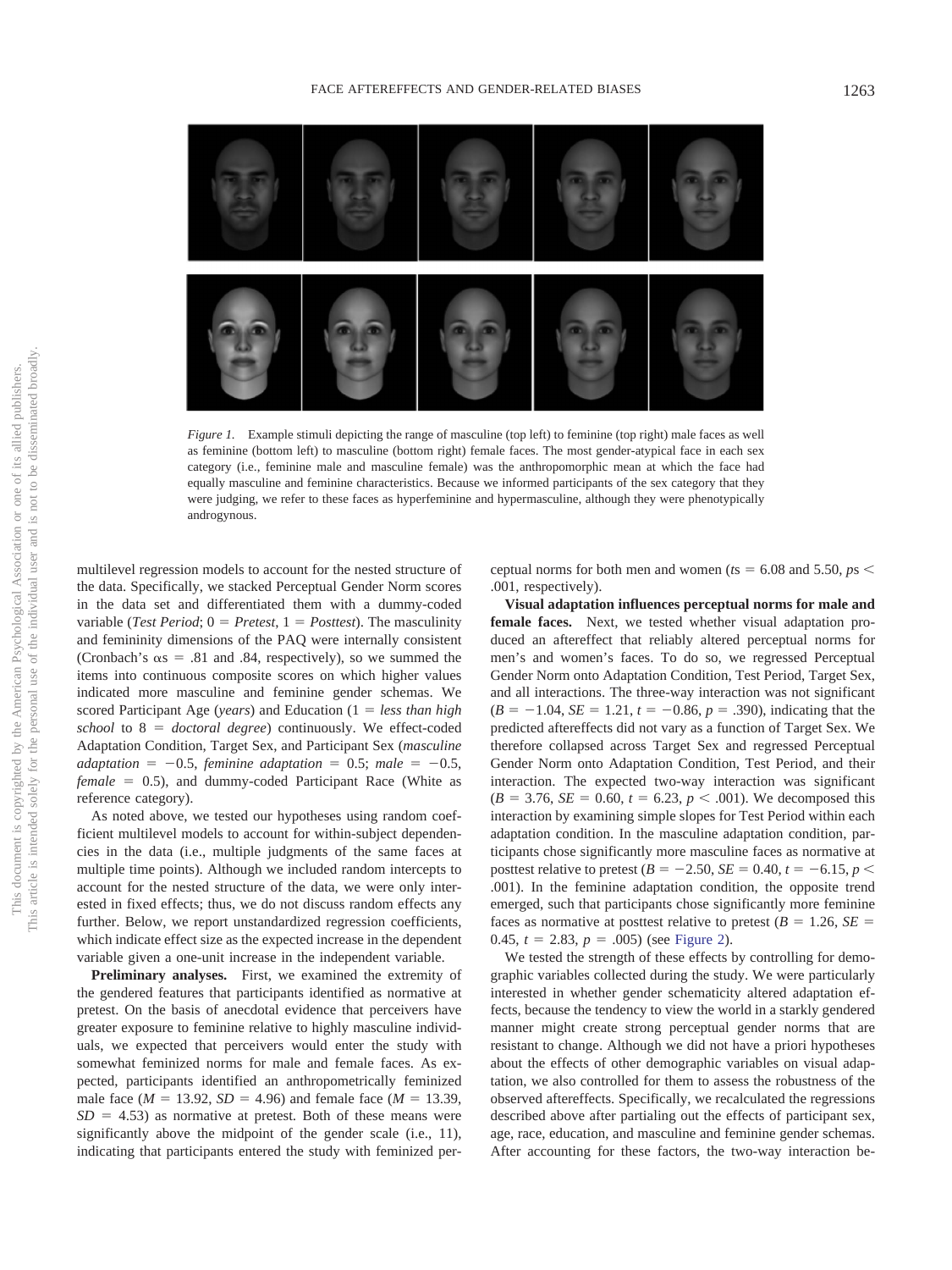

*Figure 2.* Change in perceptual gender norms as a function of visual adaptation in Study 1. Perceptual norms became more masculine following adaptation to masculine faces, but more feminine following adaptation to feminine faces. Error bars represent standard errors of the mean within each adaptation condition.

tween Adaptation Condition and Test Period remained significant and of similar magnitude as before  $(B = 3.79, SE = 0.64, t = 5.95,$  $p < .001$ ). Moreover, the simple effect of Test Period remained significant in both the masculine and feminine adaptation condi $tions (Bs = -2.52 and 1.27, SEs = 0.43 and 0.47, ts = -5.91 and$ 2.69,  $ps < .001$ ).

Overall, Study 1 provided support for our hypothesis that perceptual norms for men's and women's faces are calibrated on the basis of recent visual exposure. Perceivers entered the study with notably feminized norms for men's and women's faces, buttressing recent evidence that Western observers have more exposure to feminized faces than to highly masculine faces of either sex (see Adams, 2011; E. Anderson, 2009; Coad, 2008; Swain, 2006). Importantly, these norms shifted following experimental exposure to highly gendered exemplars: Perceivers who adapted to masculine phenotypes chose more masculine faces as normative at posttest relative to pretest, whereas perceivers who adapted to feminine phenotypes chose more feminine faces as normative at posttest relative to pretest. Thus, observers' perceptual norms efficiently adapted to gendered features in target faces.

#### **Study 2**

In Study 1, adaptation to gendered features reliably altered perceptual norms for men's and women's faces. We now turn to our second hypothesis—namely, that perceptual norms are associated with social evaluations of targets. We predicted that participants would harbor preexisting biases against hypermasculine faces because they are perceived as less normative than feminine faces. Furthermore, we predicted that these biases would shift following adaptation, such that exposure to masculine faces would attenuate bias against hypermasculine targets but exposure to feminine faces would exacerbate bias against hypermasculine targets.

### **Method**

**Participants.** One hundred eighty-eight Internet users from the United States (71 men, 116 women, one unreported) completed an online study. Participants were diverse in terms of age  $(M =$ 34.05 years,  $SD = 13.15$  years) and racial identity (70% White, 10% Asian, 10% Black, 7% Latino, 3% biracial), and most reported a high level of education (83% attended college).

**Stimuli.** Stimuli included a subset of the faces described in Study 1. For the evaluation portion of the study, we used five faces of each sex that were evenly spaced in terms of gender (a hypermasculine face, a moderately masculine face, a neutral face, a moderately feminine face, a hyperfeminine face). For the adaptation portion of the study, we used the five most feminine faces of each sex for the feminine adaptation condition and the five most masculine faces of each sex for the masculine adaptation condition.

**Procedure.** Internet users from Amazon Mechanical Turk completed a study about their perceptions of other people. The study announcement made no mention of sex, gender, visual adaptation, or bias. After providing consent, participants were randomly assigned to evaluate either five male or five female faces in a random order across 12 items measured on 10-point semantic differential scales (*Pretest*). The evaluations were modeled after N. H. Anderson's (1968) study of the most potent adjectives used to describe others, and they included unattractive–attractive, appropriate–inappropriate (reverse scored), improper–proper, respectable–indecent (reverse scored), acceptable– unacceptable (reverse scored), in poor taste–in good taste, sincere–insincere (reverse scored), honest–dishonest (reverse scored), loyal–disloyal (reverse scored), intelligent–unintelligent (reverse scored), dependable–not dependable (reverse scored), warm– cold (reverse scored). Previous studies have shown that these items reliably capture evaluative biases related to gendered facial features (Lick & Johnson, 2013).

After evaluating the target faces, participants were randomly assigned to adaptation conditions as described in Study 1. In particular, participants repeatedly viewed either the five most feminine faces (*Feminine Adaptation*) or the five most masculine faces (*Masculine Adaptation*) from the sex category to which they were assigned for 3 s each for a total of 3 min. Following adaptation, participants reevaluated the same target faces from pretest on the scales described above (*Posttest*). Finally, participants completed the PAQ (Spence et al., 1975) and reported their sex, age, race, and education before being debriefed.

In total, 93 participants evaluated male faces (46 masculine adaptation, 47 feminine adaptation) and 95 participants evaluated female faces (49 masculine adaptation, 46 feminine adaptation). A chi-square test revealed that the number of participants did not differ significantly across these four cells,  $\chi^2(1) = 0.84$ ,  $p = .772$ .

### **Results and Discussion**

Our primary aims in Study 2 were to determine whether evaluative judgments of targets were associated with perceptual gender norms and to test whether visual adaptation altered these judgments. We predicted that perceivers would express notable biases against targets who deviated from perceptual gender norms. Thus, because norms were notably feminized in Study 1, we expected a stronger bias against masculine relative to feminine targets at pretest. More importantly, we predicted that these biases would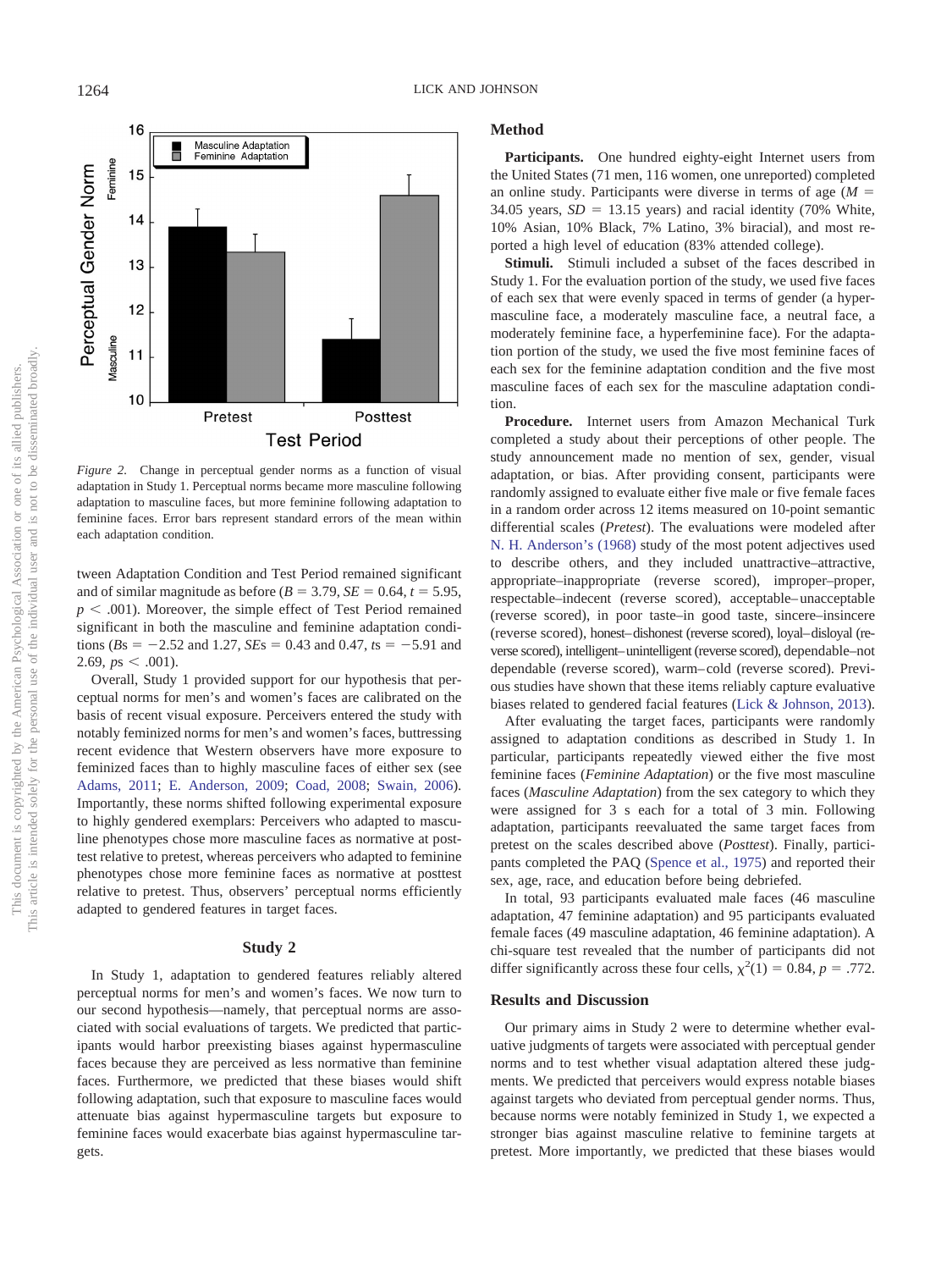shift following adaptation, such that visual exposure to masculine faces would lead to more favorable evaluations of masculine targets but less favorable evaluations of feminine targets, whereas visual exposure to feminine faces would lead to more favorable evaluations of feminine targets but less favorable evaluations of masculine targets.

Because the target faces varied incrementally in gender typicality, we numerically coded each face from 1 (*hypermasculine*) to 5 (*hyperfeminine*) in order to quantify their gendered features. We analyzed targets' gendered appearances continuously based on this interval scale (hereafter, *Gendered Features*). We computed within-subject reliability for the evaluative items using the method described by Cranford et al. (2006), which indicates a scale's ability to capture changes in judgments across a range of stimuli. The items showed acceptable reliability  $(R_C = .82)$ , so we summed them into continuous composite scores on which higher values indicated more favorable evaluations at pretest  $(Min = 12.00,$  $\text{Max} = 120.00; M = 80.43, SD = 19.28$  and posttest (Min = 12.00, Max = 120.00;  $M = 79.21$ ,  $SD = 20.76$ ). Because participants evaluated the faces at two time points, we again stacked evaluations in the data set and differentiated them with a dummycoded variable (*Test Period*; 0 = *Pretest Evaluations*, 1 = *Posttest Evaluations*). As before, the masculinity and femininity dimensions of the PAQ were internally consistent (Cronbach's  $\alpha = .81$ and .86, respectively), so we created continuous composites for each subscale. We examined demographic variables exactly as described in Study 1, and we again tested our hypotheses using random coefficient multilevel models to account for within-subject dependencies in the data.

**Gender-related bias at pretest.** First, we tested whether perceivers expressed biases against targets who deviated from perceptual norms. To do so, we created a Norm Deviation variable by subtracting the average Perceptual Gender Norm for men and women from Study 1 from each target's objective gender score, based on the 21-point scale described in Study 1 (from  $1 = very$  $maxculine$  to  $21 = very *feminine*$ ). We then took the absolute value of this variable, such that norm deviation indicated absolute deviation from the perceptual norm in either direction (hereafter, Norm Deviation). For example, the average Perceived Gender Norm for men in Study 1 was 13.92, and the most masculine male face had a gender score of 1. So, the norm deviation score for this target was 12.92, indicating a 12.92-point departure from observers' perceptual gender norms for men. Then we regressed Pretest Evaluations onto Norm Deviation. As expected, targets who deviated from the perceived gender norm in either direction (i.e., more feminine or more masculine) were evaluated more negatively than targets who fell closer to the norm ( $B = -1.59$ ,  $SE = 0.15$ ,  $t = -10.49$ ,  $p <$ .001).

Because perceived norms were notably feminized in Study 1, there was more room for targets to deviate in the masculine direction than in the feminine direction. This may help to explain why several recent studies have uncovered evaluative biases against hypermasculine targets—they simply deviate more from the norm than do feminine targets. We tested whether perceivers expressed biases against hypermasculine targets in our study by regressing Pretest Evaluations onto Gendered Features, Target Sex, and their interaction. The two-way interaction was significant  $(B = -2.28, SE = 0.60, t = -3.80, p < .001)$ , indicating that preferences for gendered features differed across sex categories.

We decomposed the interaction by examining simple slopes for Gendered Features within each sex category. Feminine faces of both sexes were evaluated more positively than masculine faces at pretest, though this trend was more pronounced for male targets relative to female targets  $(Bs = 3.85 \text{ and } 1.58, SEs = 0.43 \text{ and }$ 0.42,  $ts = 8.98$  and 3.78,  $ps < .001$ , respectively). Thus, as in previous research, participants expressed notable biases against masculine faces of both sexes at pretest.

**Visual adaptation influences gender-related biases.** Next, we tested whether visual adaptation produced an aftereffect that reliably altered gender-related biases in social evaluation. To do so, we regressed Evaluations onto Gendered Features, Target Sex, Adaptation Condition, Test Period, and all interactions. The fourway interaction was not significant ( $B = -0.55$ ,  $SE = 1.75$ ,  $t =$  $-0.32$ ,  $p = .750$ ), indicating that the predicted aftereffects did not vary as a function of Target Sex. We therefore collapsed across Target Sex and regressed Evaluations onto Gendered Features, Adaptation Condition, Test Period, and all interactions. The expected three-way interaction was significant  $(B = 3.92, SE = 0.89,$  $t = 4.41, p < .001$ ).

We decomposed the three-way interaction by examining simple slopes of Gendered Appearance, Test Period, and their interaction within the masculine and feminine adaptation conditions (see Figure 3). In the masculine adaptation condition, the two-way interaction between Gendered Appearance and Test Period was significant  $(B = -1.70, \, SE = 0.62, \, t = -2.72, \, p = .007)$ , indicating that the effect of Gendered Appearance on Evaluations differed significantly at pretest and posttest. At pretest, participants in the masculine adaptation condition evaluated feminine targets more favorably than masculine targets  $(B = 2.90, SE = 0.44, t =$ 6.60,  $p < .001$ ). At posttest, participants in the masculine adaptation condition showed less bias toward feminine targets; in fact, the magnitude of the bias was reduced by more than half  $(B =$  $1.20, SE = 0.44, t = 2.71, p = .007$ .

In the feminine adaptation condition, the two-way interaction between Test Period and Gendered Appearance was also significant ( $B = 2.22$ ,  $SE = 0.63$ ,  $t = 3.51$ ,  $p < .001$ ), indicating that the effect of Gendered Appearance on Evaluations differed reliably at pretest and posttest. At pretest, participants in the feminine adaptation condition evaluated feminine targets more favorably than masculine targets  $(B = 2.54, SE = 0.45, t = 5.68, p < .001)$ . At posttest, participants in the feminine adaptation condition were more biased, evaluating feminine targets even more favorably than masculine targets; in fact, the magnitude of the bias nearly doubled  $(B = 4.76, SE = 0.45, t = 10.61, p < .001).$ 

We tested the strength of these effects by controlling for demographic variables collected during the study. Specifically, we recalculated the regressions described above, partialing out the effects of participant sex, age, race, education, and masculine and feminine gender schemas. After accounting for these factors, feminine male and female targets were still evaluated more favorably than masculine male and female targets at pretest  $(Bs = 3.91$  and 1.62, *SEs* = 0.45 and 0.43,  $zs$  = 8.69 and 3.76,  $ps$  < .001, respectively). Moreover, the three-way interaction indicating change in evaluations from pretest to posttest as a function of Adaptation Condition and Gendered Appearance remained highly significant and in the same direction as before  $(B = 4.12, SE =$  $0.92, t = 4.47, p < .001$ .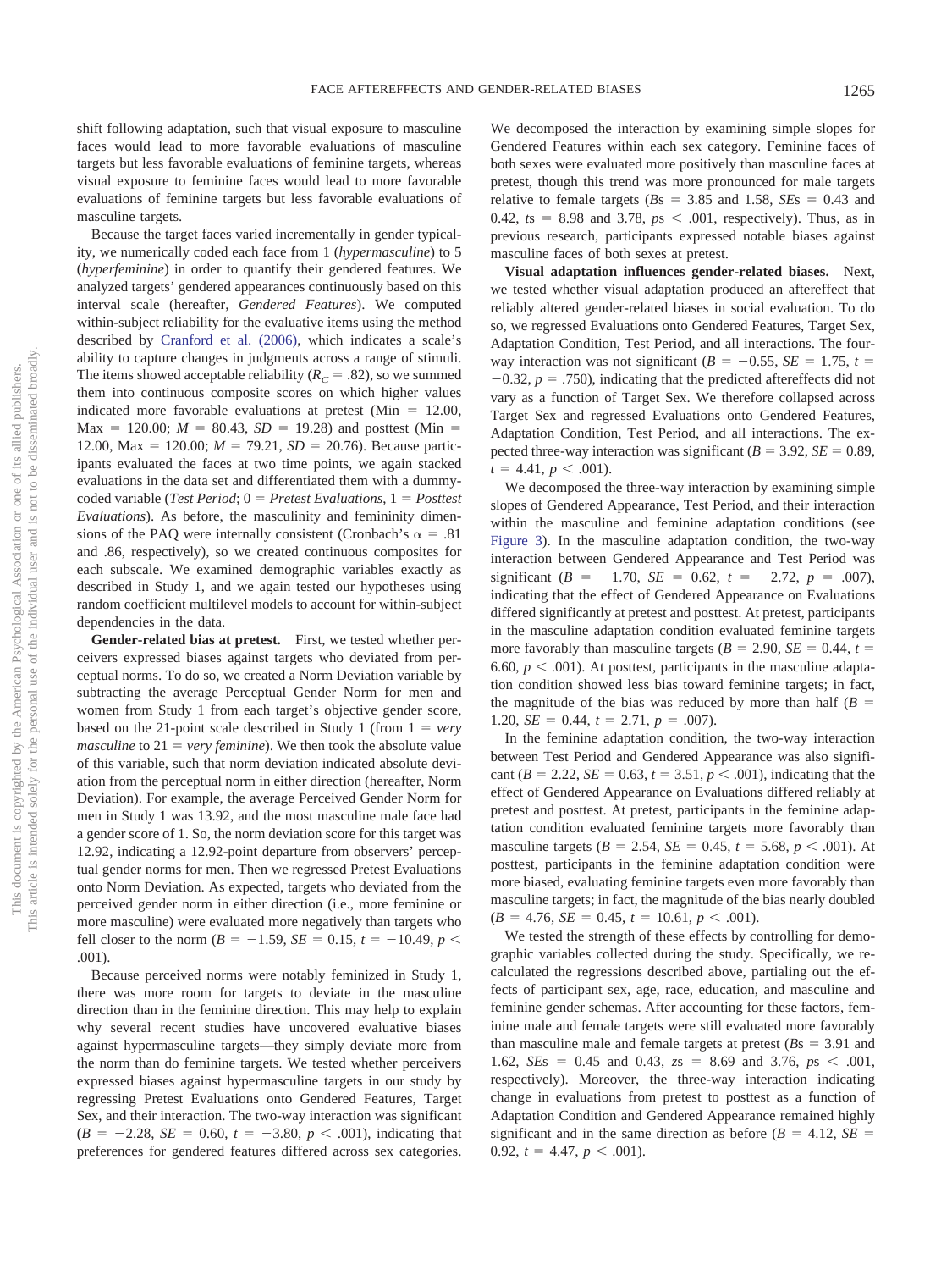

*Figure 3.* Change in evaluative judgments from pretest to posttest as a function of gendered features and adaptation condition in Study 2. The magnitude of the preference for feminine faces was smaller following adaptation to masculine features (left panel), but larger following adaptation to feminine features (right panel). Error bars depict standard errors for the effect of gendered features within each adaptation condition.

Overall, Study 2 provided support for our hypothesis that visual adaptation alters gender-related biases in social perception. Perceivers expressed notable biases against hypermasculine men and women after mere glimpses at their faces, in part because they departed from perceptual gender norms. Exposure to a series of feminine faces exacerbated this bias, but exposure to masculine faces reduced it. These changes in evaluative judgments mirrored the changes in perceptual gender norms that we observed in Study 1, suggesting that adaptation to gendered facial features altered evaluative preferences by making certain features appear more or less normative. In summary, visual exposure to gendered phenotypes reliably altered gender-related biases in social evaluation.

# **Study 3**

In Studies 1 and 2, adaptation to gendered facial features altered perceived phenotypic norms and subsequent social biases toward men and women. Although compelling, the lack of a control condition did not allow us to specify whether visual adaptation shifted evaluations over and above any changes that may have occurred due to repeated evaluations of the same stimuli (see Zajonc, 1968). Study 3 addressed this issue.

#### **Method**

**Participants.** Three hundred forty-seven Internet users from the United States (151 men, 173 women, 23 unreported) completed an online study. Participants were diverse in terms of age  $(M =$ 33.12 years,  $SD = 11.92$  years) and racial identity (70% White, 7% Asian, 8% Black, 9% Latino, 6% biracial), and most reported a high level of education (82% attended college).

**Stimuli and procedure.** Stimuli and procedure were identical to Study 2, with the addition of a control condition. Participants in the control condition evaluated target faces exactly as described in Study 2, but during the adaptation phase, they viewed a series of images from the Psychological Image Collection at Stirling database of manmade objects (www.pics.stir.ac.uk; trashcan, stapler, lamp, park bench, and chair). As in the other conditions, these images were repeatedly presented in random order for 3 s each for a total of 3 min.

In total, 192 participants evaluated male faces (63 masculine adaptation, 63 feminine adaptation, 66 control) and 155 participants evaluated female faces (58 masculine adaptation, 47 feminine adaptation, 50 control). We collected data for male and female targets for equal and prespecified amounts of time (2 weeks), but still obtained a larger sample for female targets. One reason for this difference in sample size may be that our studies were quite demanding relative to other Mechanical Turk studies, resulting in a limited pool of interested participants. Because we collected data for male targets during the 2 weeks immediately preceding data collection for female targets, we suspect that we tapped the participant pool, resulting in a somewhat smaller sample for female faces than for male faces. Importantly, however, a chi-square test revealed that the number of participants did not differ significantly across the six cells,  $\chi^2(2) = 0.81$ ,  $p = .669$ .

# **Results and Discussion**

Our primary aim in Study 3 was to replicate our previous findings with the addition of a control group. As before, we expected to uncover a bias against masculine relative to feminine targets at pretest. Moreover, we predicted that these biases would shift following adaptation, such that visual exposure to masculine faces would lead to more favorable evaluations of masculine targets but less favorable evaluations of feminine targets, whereas visual exposure to feminine faces would lead to more favorable evaluations of feminine targets but less favorable evaluations of masculine targets. We did not expect the control condition to reliably alter gender-related biases in social perception.

We examined our hypotheses in the same steps described in Study 2. As before, we numerically coded each face from 1 (*hypermasculine*) to 5 (*hyperfeminine*) in order to quantify their gendered appearance (hereafter, *Gendered Features*). Again, the Evaluative Judgments items showed adequate within-subject reli-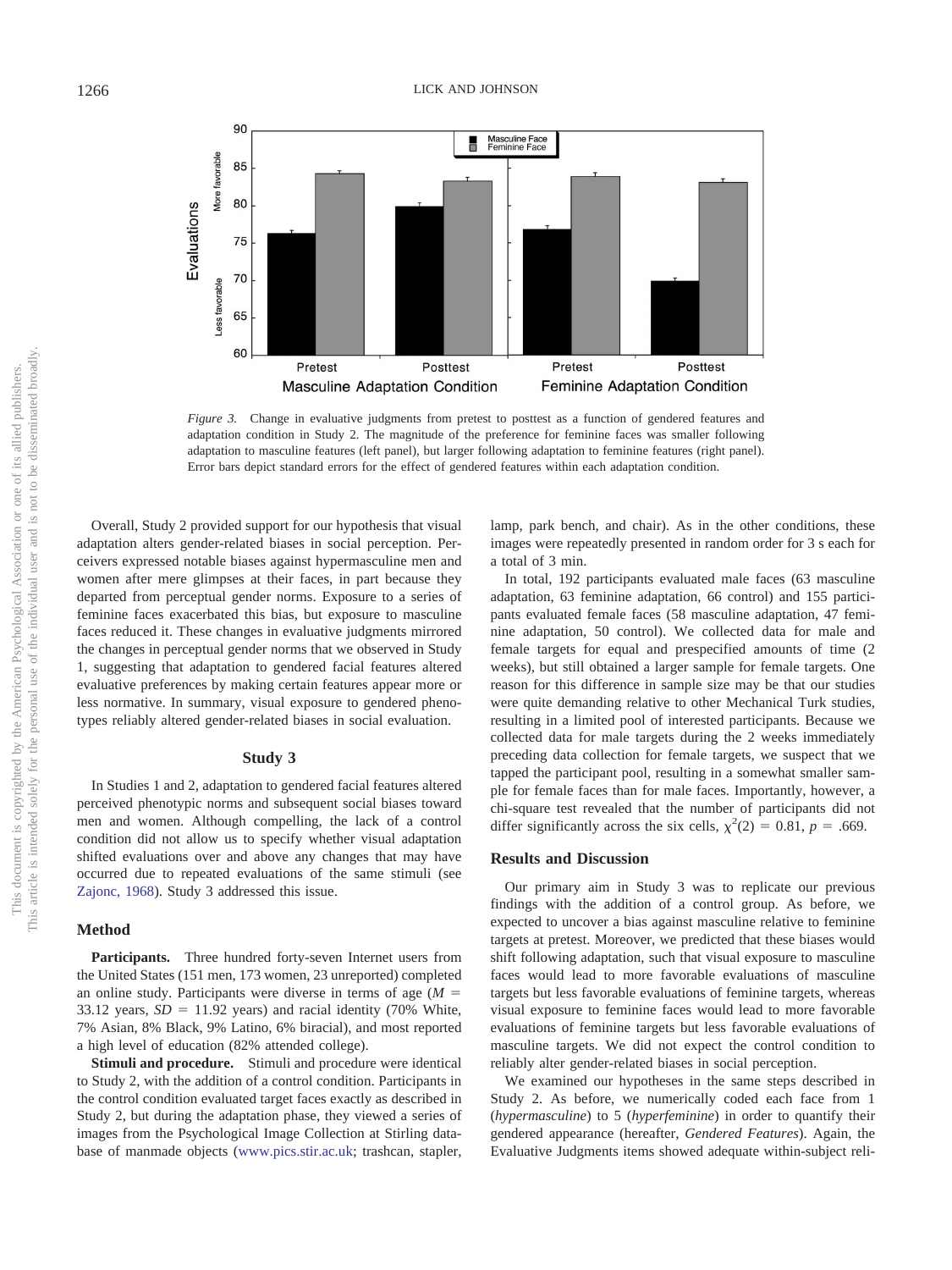ability  $(R_C = .83)$ , so we summed the items into continuous composite scores on which higher values indicated more favorable evaluations at pretest (Min =  $0.00$ , Max =  $120.00$ ;  $M = 82.74$ ,  $SD = 19.99$ ) and posttest (Min = 0.00, Max = 120.00; *M* = 81.58,  $SD = 21.43$ ). Because participants evaluated the faces at two time points, we stacked evaluation scores in the data set and differentiated them with a dummy-coded variable (*Test Period*;  $0 = Pretest \; Evaluations, 1 = Posttest \; Evaluations).$  The masculinity and femininity dimensions of the PAQ were internally consistent (Cronbach's  $\alpha = .78$  and .84, respectively), so we created continuous composite scores for each. All other numeric coding was identical to Study 2 with the exception of Adaptation Condition, which was dummy coded (control as the reference category). As before, we tested our hypotheses using random coefficient multilevel models to account for within-subject dependencies in the data.

**Gender-related bias at pretest.** First, we tested whether perceivers expressed biases against targets who deviated from perceptual norms. As in Study 2, we created a norm deviation variable by subtracting the average Perceptual Gender Norm for men and women from Study 1 from each target's gender score, based on the 21-point scale described in Study 1 (from  $1 = \text{very}$  masculine to  $21 = \text{very familiar}$ ). We then took the absolute value of this variable, such that norm deviation indicated absolute deviation from the perceptual norm in either direction. Then, we regressed Pretest Evaluations onto Norm Deviation. As expected, targets who deviated from the perceptual norm in either direction (i.e., more masculine or more feminine) were evaluated more negatively than targets who fell closer to the norm  $(B = -1.60, SE = 0.09,$  $t = -17.04, p < .001$ ).

Because perceptual norms were notably feminized in Study 1, there was more room for targets to deviate in the masculine direction than in the feminine direction. This may help to explain why previous studies have uncovered biases against hypermasculine targets—they simply differ more from the norm than do feminine targets. We tested whether perceivers expressed biases

against hypermasculine targets in our study by regressing Pretest Evaluations onto Gendered Features, Target Sex, and their interaction. The two-way interaction was significant ( $B = -2.84$ ,  $SE =$ 0.45,  $t = -6.34$ ,  $p < .001$ ), indicating that preferences for gendered features differed across sex categories. We decomposed this interaction by examining simple slopes for Gendered Features within each sex category. Feminine faces of both sexes were evaluated more positively than masculine faces at pretest, though this trend was more pronounced for male targets relative to female  $\text{targets } (Bs = 4.07 \text{ and } 1.23, \text{SEs} = 0.31 \text{ and } 0.33, \text{zs} = 13.32 \text{ and } 0.33, \text{zs} = 13.32 \text{ and } 0.33, \text{zs} = 13.32 \text{ and } 0.33, \text{zs} = 13.32 \text{ and } 0.33, \text{zs} = 13.32 \text{ and } 0.33, \text{zs} = 13.32 \text{ and } 0.33, \text{zs} = 13.32 \text{ and } 0.33, \text{zs} = 13.32$  $3.77, ps < .001$ , respectively). Thus, replicating our effects from Study 2, participants expressed notable biases against masculine faces of both sexes at pretest.

**Visual adaptation influences gender-related biases.** Next, we tested whether visual adaptation produced an aftereffect that reliably altered gender-related biases in social evaluation. Because Adaptation Condition was a multicategorical variable, we examined Type 3 tests of fixed effects to determine the significance of interactions. First, we regressed Evaluations onto Gendered Features, Target Sex, Adaptation Condition, Test Period, and all interactions. The four-way interaction was not statistically significant,  $\chi^2(2) = 1.25$ ,  $p = .287$ , indicating that the predicted aftereffects did not vary as a function of Target Sex. We therefore collapsed across Target Sex and regressed Evaluations onto Gendered Features, Adaptation Condition, Test Period, and all interactions. The expected three-way interaction was significant,  $\chi^2(2) = 4.83, p = .008.$ 

We decomposed the three-way interaction by examining simple slopes of Gendered Features, Test Period, and their interaction within each adaptation condition (see Figure 4). In the masculine adaptation condition, the two-way interaction between Test Period and Gendered Features was marginally significant  $(B = -1.06,$  $SE = 0.56$ ,  $t = -1.88$ ,  $p = .060$ ). At pretest, participants in the masculine adaptation condition evaluated feminine targets more favorably than masculine targets  $(B = 2.78, SE = 0.39, t = 7.07,$  $p < .001$ ). At posttest, participants in the masculine adaptation



*Figure 4.* Change in evaluative judgments from pretest to posttest as a function of gendered features and adaptation condition in Study 3. The magnitude of the preference for feminine faces was smaller following adaptation to masculine faces (left panel), larger following adaptation to feminine faces (middle panel), and the same following a control adaptation (right panel). Error bars depict standard errors for the effect of gendered features within each adaptation condition.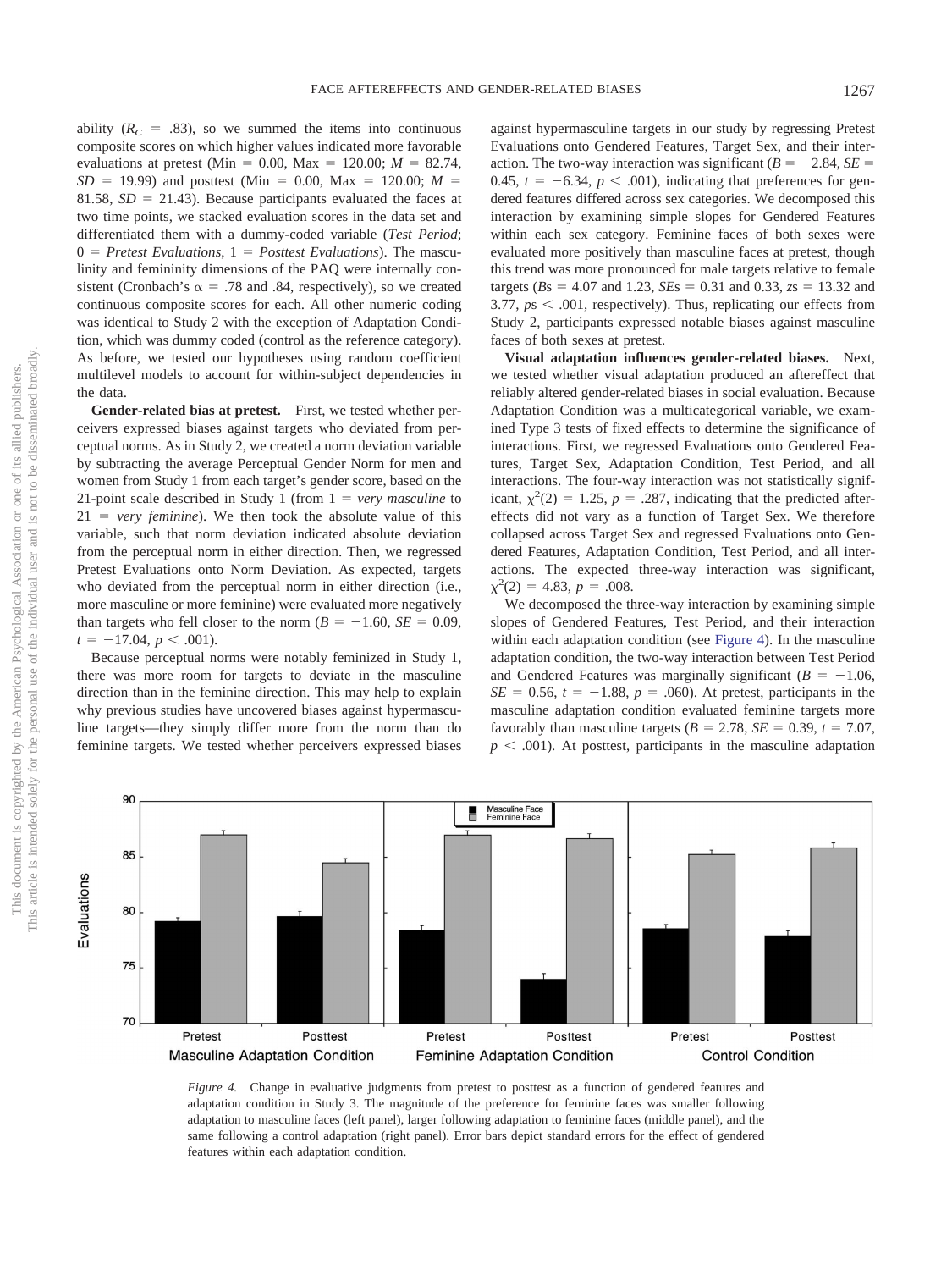condition showed less bias toward feminine targets; in fact, the magnitude of the bias was reduced by a full scale point  $(B = 1.72)$ ,  $SE = 0.40, t = 4.29, p < .001$ .

In the feminine adaptation condition, the two-way interaction between Test Period and Gendered Features was significant  $(B =$ 1.46,  $SE = 0.60$ ,  $t = 2.45$ ,  $p = .014$ ). At pretest, participants in the feminine adaptation condition evaluated feminine targets more favorably than masculine targets  $(B = 3.04, SE = 0.42, t = 7.27,$  $p \leq .001$ ). At posttest, participants in the feminine adaptation condition were more biased, evaluating feminine targets even more favorably than masculine targets; in fact, the magnitude of the bias was more than a full scale point larger than it was to begin with  $(B = 4.50, SE = 0.42, t = 10.61, p < .001).$ 

In the control condition, the two-way interaction between Test Period and Gendered Features was not significant ( $B = 0.44$ ,  $SE =$ 0.60,  $t = 0.74$ ,  $p = .459$ ). At pretest, participants in the control condition evaluated feminine targets more favorably than masculine targets ( $B = 2.40$ ,  $SE = 0.42$ ,  $t = 5.68$ ,  $p < .001$ ). At posttest, participants in the control condition continued to evaluate feminine targets more favorably than masculine targets, and this effect was similar in magnitude to the effect at pretest  $(B = 2.84, SE = 0.42,$  $t = 6.70, p < .001$ ). Thus, the bias toward feminine targets did not differ significantly following the control adaptation.

We tested the strength of these effects by controlling for demographic variables collected during the study. Specifically, we recalculated the regressions described above, partialing out the effects of participant sex, age, race, education, and masculine and feminine gender schemas. After accounting for these factors, feminine male and female targets were still evaluated more favorably than masculine male and female targets at pretest  $(Bs = 3.94$  and 1.51, *SEs* = 0.31 and 0.34,  $zs$  = 12.74 and 4.44,  $ps$  < .001, respectively). Furthermore, the three-way interaction indicating change in evaluations from pretest to posttest as a function of Adaptation Condition and Target Gender remained highly significant and in the same direction as before,  $\chi^2(2) = 4.19$ ,  $p = .015$ .

Thus, Study 3 provided additional evidence for our hypothesis that visual adaptation helps to explain evaluative biases stemming from gendered phenotypes. In particular, perceivers expressed notable biases against hypermasculine men and women after mere glimpses at their faces, in part because masculine faces appeared less normative than feminine faces. The addition of a control condition allowed us to explore the directional nature of changes in these biases following adaptation to highly gendered exemplars. For both male and female faces, adaptation to feminine features exacerbated the bias, whereas adaptation to masculine features reduced it. Importantly, the control condition had no significant impact on evaluative biases against hypermasculine faces.

We should note that the mechanism driving shifts in evaluative biases after visual adaptation remains somewhat unclear. As shown in Figure 4, following masculine adaptation, preferences for masculine faces improved slightly, whereas preferences for feminine faces decreased. Following feminine adaptation, preferences for feminine faces did not change appreciably, but preferences for masculine faces decreased. Thus, adaptation may affect social biases by increasing preferences for targets similar to the adapting stimuli or by reducing preferences for targets dissimilar to the adapting stimuli. Our study provides some indication of both trends, though the latter was especially strong. Future studies that also include control conditions will be critical to tease apart the precise mechanism by which evaluative biases change following visual adaptation to phenotypically natural facial cues. For now, we conclude that adaptation to both masculine and feminine faces alters gender-related biases in social perception over and above any effects of repeated evaluation.

### **Study 4**

In Studies 1–3, adaptation to gendered facial features affected both perceptual norms and social biases. Although this pattern of results is consistent with existing theory, our conclusions are limited by the fact that our stimuli relied on a single base face that we morphed using computer software. Thus, it remains possible that the adaptation effects observed in our initial studies were due to idiosyncratic aspects of the base face (e.g., luminance, expression) or the gender-morphing program. Furthermore, it is worth noting that the stimuli in Studies 1–3 were bald, which may have biased gendered perceptions of the faces toward masculinity because baldness is relatively rare among women. If anything, we suspect that this weakened the feminization of the perceptual norms in Study 1 and the feminine adaptation effects in Studies 2 and 3, both of which were highly significant. Nevertheless, replicating our results with real faces of multiple individuals that vary naturally in gendered features and are cropped to remove hair cues would improve the generalizability and applicability of our findings.

Furthermore, although our measure of social evaluations was statistically reliable and based on previously published research about interpersonal biases in face perception (Lick & Johnson, 2013), some of the items may have tapped into participants' beliefs about norms (e.g., appropriate–inappropriate) rather than evaluative preferences per se. Moreover, the items may have described traits that are more stereotypically desirable in women than in men (e.g., proper, sincere, honest, warm), biasing our results toward favorable evaluations of feminine targets. Replicating our effects with more global measures of liking would ensure that our initial findings were not due to the specific items included in the evaluations scale.

Finally, we have argued that shifting perceptual norms are the mechanism by which visual adaptation alters social evaluations related to gendered phenotypes. Our initial findings were consistent with this possibility. Indeed, in Study 1, visual adaptation shifted perceptual norms for men's and women's faces, such that adaptation to hypermasculine features made masculine faces appear more normative, whereas adaptation to hyperfeminine features made feminine faces appear more normative. Studies 2 and 3 showed that evaluative judgments shift in the same direction as perceptual norms—masculine faces were evaluated more favorably following adaptation to hypermasculine features, whereas feminine faces were evaluated more favorably following adaptation to hyperfeminine features. Although these findings suggest that changes in perceptual norms may be functionally related to shifts in evaluative biases related to gendered phenotypes, we documented the effects in separate studies. Concurrently examining perceptual norms and evaluative biases in a single study would provide stronger evidence that shifting perceptual norms is the mechanism underlying the aftereffects we observed.

With these considerations in mind, we designed Study 4 to replicate and extend our previous findings with a broader measure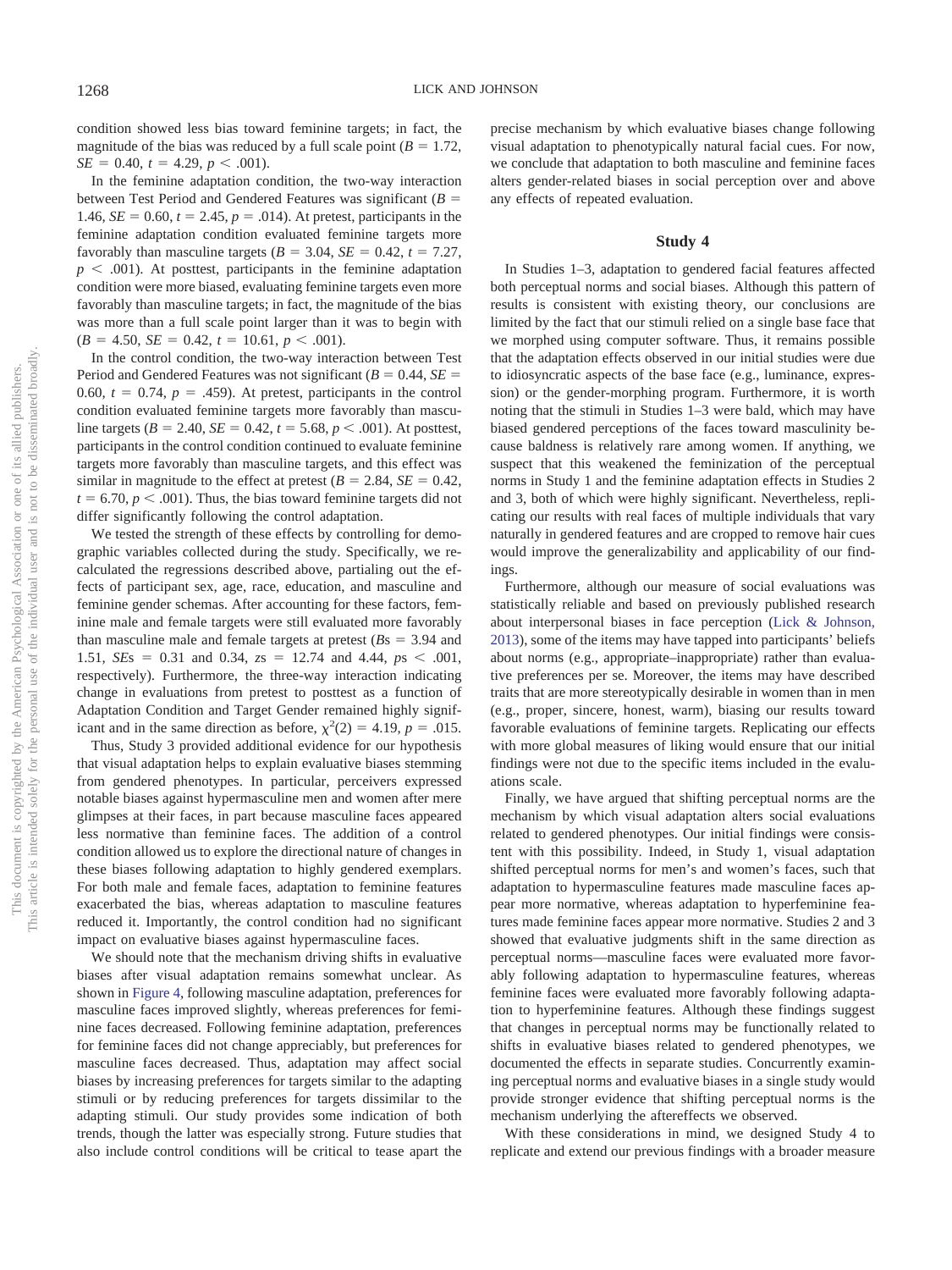of social evaluation and real faces that varied naturally in their gendered phenotypes. Furthermore, we sought to systematically test shifting perceptual norms as a mechanism underlying these aftereffects. We predicted that biases against hypermasculine faces would shift following adaptation, such that exposure to masculine faces would attenuate bias against hypermasculine targets but exposure to feminine faces would exacerbate bias against hypermasculine targets, and that these changes would be associated with changes in perceived gender norms.

#### **Method**

**Participants.** Three hundred seventy-two Internet users from the United States (160 men, 193 women, 19 unreported) completed an online study. Participants were diverse in terms of age  $(M =$ 36.30 years,  $SD = 13.82$  years) and racial identity (76% White, 7% Asian, 8% Black, 6% Latino, 2% biracial), and most reported a high level of education (87% attended college).

**Stimuli.** Stimuli were 14 faces of real men and 14 faces of real women that varied in their gendered features ( $100 \times 161$  pixels at 72 pixels/inch). Research assistants gathered these faces via Internet searches for individuals who had extremely gendered appearances (i.e., hypermasculine and hyperfeminine), were not celebrities, and had no visible facial hair or tattoos. This resulted in a sample of 88 images. Nineteen raters then evaluated the gendered appearance of each image on a 10-point scale (1 = Very Masculine to  $10 = \text{Very}\ \text{Feminine}$ ). On the basis of these ratings, we selected the seven most masculine and seven most feminine faces in each sex category and then transformed the images to grayscale, standardized their size, and oval-cropped them to remove hair. A separate sample of 12 raters evaluated the gendered appearance of these standardized stimuli, rating the masculine male and female faces  $(Ms = 1.94$  and 4.69, respectively) as notably more masculine than the feminine male and female faces ( $M_s = 6.33$  and 9.47, respectively) on a 10-point scale (from  $1 = Very$  *Masculine* to 10 = *Very Feminine*). Importantly, the raters were highly consistent in their judgments of the stimuli's gendered appearances  $(ICC_{avg} = .97).$ 

**Procedure.** Internet users from Amazon Mechanical Turk completed a study about their perceptions of other people. The study announcement made no mention of sex, gender, visual adaptation, or bias. After providing consent, participants were randomly assigned to rate either six of the male or six of the female faces described above (three hypermasculine, three hyperfeminine) across four items measured on 11-point sliding scales, with higher values indicating more favorable ratings (*Pretest*). Three of these items assessed interpersonal judgments: (1) How attractive is this man(woman)? (2) How much do you like this man(woman)? (3) How much would you like to be friends with this man(woman)? A fourth item assessed perceptual gender norms: How much does this man(woman) look like the average man(woman)?

After evaluating the target faces, participants were randomly assigned to adaptation conditions as described in Studies 1 and 2. In particular, participants repeatedly viewed either the four remaining hyperfeminine faces (*Feminine Adaptation*) or the four remaining hypermasculine faces (*Masculine Adaptation*) from the sex category to which they were assigned for 3 s each for a total of 3 min. Thus, in contrast to our previous studies, the adaptation stimuli differed from the evaluation stimuli. Following adaptation,

participants reevaluated the same target faces from pretest on the scales described above (*Posttest*). Finally, participants completed the PAQ (Spence et al., 1975) and reported their sex, age, race, and education before being debriefed.

In total, 175 participants evaluated male faces (81 masculine adaptation, 94 feminine adaptation) and 197 participants evaluated female faces (98 masculine adaptation, 99 feminine adaptation). A chi-square test revealed that the number of participants did not differ across these four cells,  $\chi^2(1) = 2.67$ ,  $p = .10$ .

#### **Results and Discussion**

Our primary aim in Study 4 was to determine whether the adaptation effects we uncovered in Studies 1–3 generalized to real faces and to broader measures of social evaluation. We predicted that perceivers would express notable biases against masculine targets at pretest and that these biases would shift following adaptation. Specifically, we expected that visual exposure to masculine faces would lead to more favorable evaluations of masculine targets but less favorable evaluations of feminine targets, whereas visual exposure to feminine faces would lead to more favorable evaluations of feminine targets but less favorable evaluations of masculine targets.

Because the target faces did not vary incrementally in gender typicality, we could not numerically code the faces as we did in our previous studies. Instead, we analyzed targets' gendered features on the basis of the ratings provided by independent coders (see the Stimuli section;  $1 = V$ ery *Masculine* to  $10 = V$ ery *Feminine*). Specifically, we used the average gender score for each face as a continuous measure of gendered appearance, on which higher values indicated a more feminine appearance (mean centered). The three interpersonal evaluations (attractiveness, likability, desire for contact) showed high within-subject reliability ( $R_C = 0.93$ ), so we summed them into continuous composite scores on which higher values indicated more favorable evaluations at pretest ( $Min =$ 0.00,  $Max = 30.00$ ;  $M = 14.25$ ,  $SD = 7.23$ ) and posttest (Min = 0.00, Max = 30.00;  $M = 13.84$ ,  $SD = 7.73$ ). We analyzed perceptual norms at pretest (Min = 0, Max = 10;  $M = 4.65$ ,  $SD =$ 2.52) and posttest (Min = 0, Max = 10;  $M = 4.54$ ,  $SD = 2.52$ ) on the basis of participants' ratings of the averageness of each face for its sex category. Because participants evaluated the faces at two time points, we stacked these scores in the data set and differentiated them with a dummy-coded variable (*Test Period*; 0 =  $Pretest$ ,  $1 = Posttest$ ). As before, the masculinity and femininity dimensions of the PAQ showed adequate reliability (Cronbach's  $\alpha$  = .76 and .79, respectively), so we created continuous composite scores for each subscale. We examined demographic variables as described in Study 2, and again, we tested our hypotheses using random coefficient multilevel models to account for within-subject dependencies in the data.

**Gender-related bias at pretest.** First, we sought to replicate our finding that perceivers express notable biases against targets with highly masculine phenotypes. To do so, we regressed Pretest Evaluations onto Gendered Appearance, Target Sex, and their interaction. The two-way interaction was significant  $(B = 1.61,$  $SE = 0.09$ ,  $t = 17.29$ ,  $p < .001$ ), indicating that preferences for gendered features differed across sex categories. We decomposed the interaction by examining simple slopes for Gendered Appearance within each sex category. As before, feminine faces of both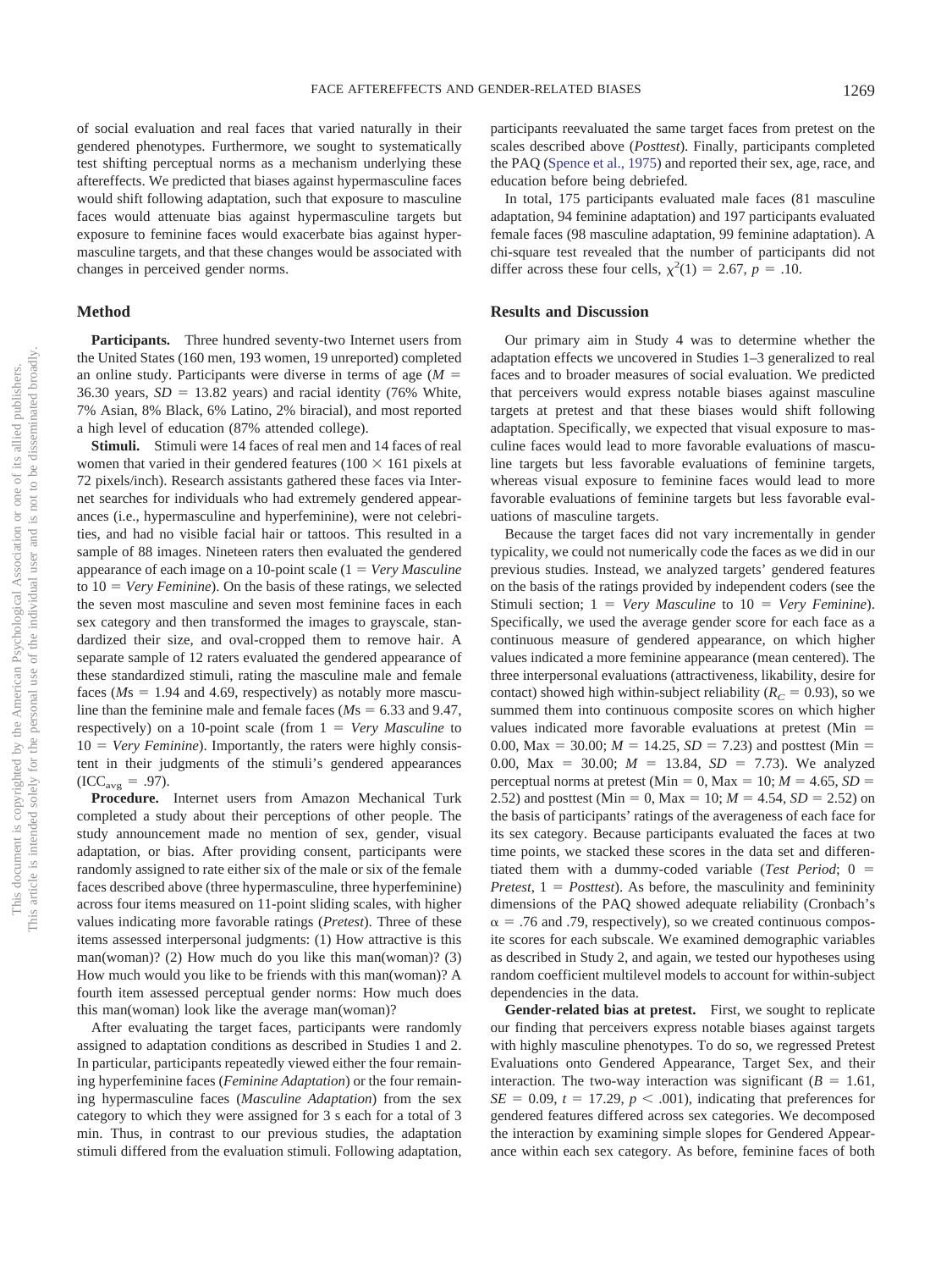sexes were evaluated more favorably than masculine faces at pretest, though this trend was more pronounced for female targets relative to male targets  $(Bs = 0.41$  and 2.02,  $SEs = 0.07$  and 0.06,  $t s = 5.57$  and 36.16,  $p s < .001$ , respectively). These findings differ slightly from Study 2, in which the bias against masculine faces was stronger for men than women. Despite this discrepancy, the effect was highly significant for both sexes, indicating a strong bias against hypermasculine faces at pretest.

**Visual adaptation influences gender-related biases.** Next, we tested whether visual adaptation produced an aftereffect that reliably altered gender-related biases in social evaluation. To do so, we regressed Evaluations onto Gendered Appearance, Target Sex, Adaptation Condition, Test Period, and all interactions. The four-way interaction was not statistically significant  $(B = -0.10,$  $SE = 0.27$ ,  $t = -0.37$ ,  $p = .714$ ), indicating that the predicted aftereffects did not vary as a function of Target Sex. We therefore collapsed across Target Sex and regressed Evaluations onto Gendered Appearance, Adaptation Condition, Test Period, and all interactions. The expected three-way interaction was significant  $(B = -0.24, SE = 0.11, t = -2.19, p = .029)$  (see Figure 5).

We decomposed the three-way interaction by examining simple slopes of Gendered Appearance, Test Period, and their interaction within the masculine and feminine adaptation conditions. In the masculine adaptation condition, the two-way interaction between Gendered Appearance and Test Period was not significant  $(B =$  $-0.02$ , *SE* = 0.08,  $t = -0.22$ ,  $p = .828$ ). In the feminine adaptation condition, however, the two-way interaction between Test Period and Gendered Appearance was significant  $(B = 0.22,$  $SE = 0.08$ ,  $t = 2.81$ ,  $p = .005$ ), indicating that the effect of Gendered Appearance on Evaluations differed reliably at pretest and posttest. At pretest, participants in the feminine adaptation condition evaluated masculine targets less favorably than feminine  $\text{targets } (B = 1.48, \, SE = 0.06, \, t = 24.25, \, p < .001).$  At posttest, participants in the feminine adaptation condition were even more biased, evaluating masculine targets less favorably than they did at pretest ( $B = 1.70$ ,  $SE = 0.06$ ,  $t = 27.00$ ,  $p < .001$ ).

We tested the strength of these effects by controlling for demographic variables collected during the study. Specifically, we recalculated the regressions described above, partialing out the effects of participant age, sex, race, education, and masculine and feminine gender schemas. After accounting for these factors, feminine male and female targets were still evaluated more favorably than masculine male and female targets at pretest  $(Bs = 0.41$  and 1.99, *SEs* = 0.08 and 0.06,  $ts = 5.23$  and 33.20,  $ps < .001$ , respectively). Moreover, the three-way interaction indicating change in evaluations from pretest to posttest as a function of Adaptation Condition and Target Gender remained marginally significant and in the same direction as before  $(B = -0.22, SE =$  $0.11, t = -1.92, p = .056$ .

**Perceptual norms drive observed shifts in evaluative biases.** A final goal of Study 3 was to test whether changes in perceptual norms drove the observed changes in evaluation following adaptation. We first tested the association between perceived norms and evaluations by regressing Pretest Evaluations onto Pretest Perceptual Norms. As expected, targets who appeared more normative at pretest were evaluated more favorably than were targets who appeared less normative ( $B = 0.85$ ,  $SE = 0.06$ ,  $t = 15.31$ ,  $p <$ .001). The same trend emerged when we regressed Posttest Evaluations onto Posttest Perceptual Norms: Targets who appeared more normative at posttest were evaluated more favorably than were targets who appeared less normative  $(B = 1.16, SE = 0.06,$  $t = 19.46, p < .001$ ). Next, we restructured the data set and created a change in evaluations variable (*Posttest Evaluations – Pretest Evaluations*) and a change in perceptual corm variable (*Posttest Norm – Pretest Norm*). Then, we regressed Change in Evaluations onto Change in Perceptual Norm. As faces were perceived as increasingly normative from pretest to posttest, they were also evaluated more favorably ( $B = 0.39$ ,  $SE = 0.04$ ,  $t = 10.29$ ,  $p <$ .001) (see Figure 6). Thus, perceptual norms and social evaluations changed concurrently, such that faces that appeared more normative were also evaluated more favorably following adaptation.



*Figure 5.* Change in evaluative judgments from pretest to posttest as a function of gendered features and adaptation condition in Study 4. The magnitude of the preference for feminine faces did not change following adaptation to masculine features (left panel), but was larger following adaptation to feminine features (right panel). Error bars depict standard errors for the effect of gendered features within each adaptation condition.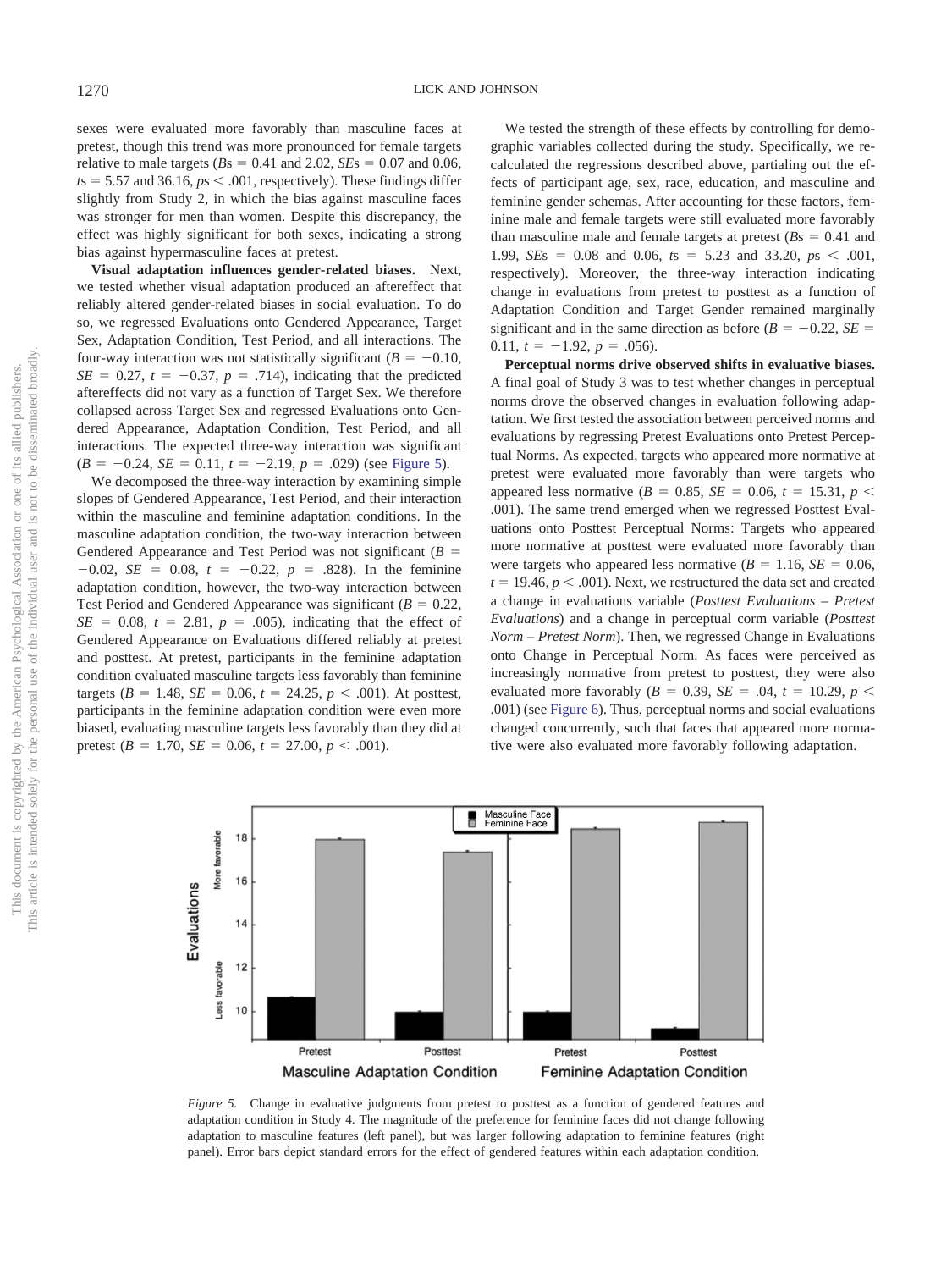

*Figure 6.* Change in evaluative judgments from pretest to posttest as a function of change in perceived gender norms in Study 4. Targets were evaluated more favorably as they were perceived to be increasingly normative. Error bars depict standard errors for the effect of perceived gender norms.

As a final test of whether changes in perceptual norms helped to explain the observed changes in evaluations following adaptation, we constructed a series of nested regression models. First, we regressed Evaluations onto Gendered Appearance, Test Period, Adaptation Condition, and all interactions (Deviance = 27222.90). Next, we added Perceptual Norms and all interactions to the model (Deviance  $= 26221.30$ ). We then performed a likelihood ratio test on the deviance values from these two models, which assesses whether the inclusion of the new variable improved model fit. As expected, the inclusion of Perceptual Norms significantly improved the fit of the regression model,  $\chi^2(7) = 1001.60, p < .001$ . Thus, accounting for shifts in perceptual norms greatly improved our ability to predict evaluations on the basis of gendered phenotypes following visual adaptation.

In summary, Study 4 partially replicated our previous findings by demonstrating that perceivers expressed notable biases against hypermasculine men and women after mere glimpses at their faces and that perceivers who were experimentally exposed to feminine faces developed even stronger biases against masculine faces. Unexpectedly, adaptation to masculine faces did not reliably alter social evaluations related to gendered facial features. Although it is always difficult to interpret null findings, the nonsignificant masculine adaptation effect may have emerged for several reasons. First, the stimuli in Study 4 were less carefully controlled than the computer-generated stimuli in Studies 1–3. Thus, the masculine faces may have varied in unexpected ways (e.g., viewpoint) that the feminine faces did not. Although adaptation effects can transfer across changes in viewpoint and other low-level features (see Jeffery, Rhodes, & Busey, 2006), they may be substantially weakened, reducing our chances of obtaining a significant effect for masculine adaptation in Study 4. It is also possible that features in the feminine faces were more extreme than features in the masculine

faces, improving the chances of obtaining a feminine adaptation effect. Indeed, at least for the female stimuli, feminine faces were rated as being extremely feminine (9.47 on a 10-point scale ranging from masculine to feminine), whereas the masculine faces were only slightly below the midpoint of the scale (4.69 on a 10-point scale ranging from masculine to feminine). If feminine features were indeed more extreme than masculine features in our stimuli, then the feminine adaptation effect may have been stronger than the masculine adaptation effect, as we saw here.

Despite the nonsignificant masculine adaptation effect, perceptual gender norms did help to explain changes in evaluative biases following feminine adaptation. In particular, we found that changes in perceptual norms predicted changes in evaluative biases related to gendered facial features. Accounting for these norm shifts greatly improved the fit of regression models predicting gender-related biases before and after visual adaptation to gendered facial features.

It is also important to note that the magnitude of the feminine adaptation effect was smaller than in our previous studies. This smaller effect size offers an important caveat to our findings, suggesting that real-world visual aftereffects may be somewhat limited when they occur after such brief exposure. In general, however, Study 4 provided evidence that adaptation effects can indeed emerge on broad measures of evaluative preference for real faces that vary naturally in their gendered phenotypes, gesturing toward the generalizability and applicability of our findings.

#### **General Discussion**

Perceivers express strong biases against hypermasculine individuals of both sexes after mere glimpses at their faces (Jones & Hill, 1993; Little & Hancock, 2002; Perrett et al., 1998; Rhodes et al., 2000). Across four studies, we found that these biases were associated with recent visual exposure to gendered facial features. Study 1 revealed that perceptual norms for men's and women's faces shift depending on visual experience. In particular, exposure to hypermasculine phenotypes made masculine faces of both sexes appear more normative, whereas exposure to hyperfeminine phenotypes made feminine faces of both sexes appear more normative. These shifts in perceptual norms were mirrored by shifts in evaluative judgments related to facial appearance: In Studies 2– 4, brief adaptation to hypermasculine phenotypes reduced biases against masculine targets, but exposure to hyperfeminine phenotypes exacerbated them. With one exception (i.e., a nonsignificant effect of masculine adaptation in Study 4), this pattern of effects replicated across both male and female targets, multiple outcome measures, and real and computer-generated faces. Moreover, the findings were robust after controlling for a host of potentially confounding factors (e.g., gender schemas). Therefore, visual adaptation affects perceptual norms and social evaluations related to gendered phenotypes. These results provide novel information about the perceptual mechanics of gender-related biases in particular, and they pinpoint important new directions for research on impression formation and bias reduction more generally.

# **Perceptual Underpinnings of Prejudice**

The primary contribution of our work is a new framework for understanding the perceptual underpinnings of prejudice. Interper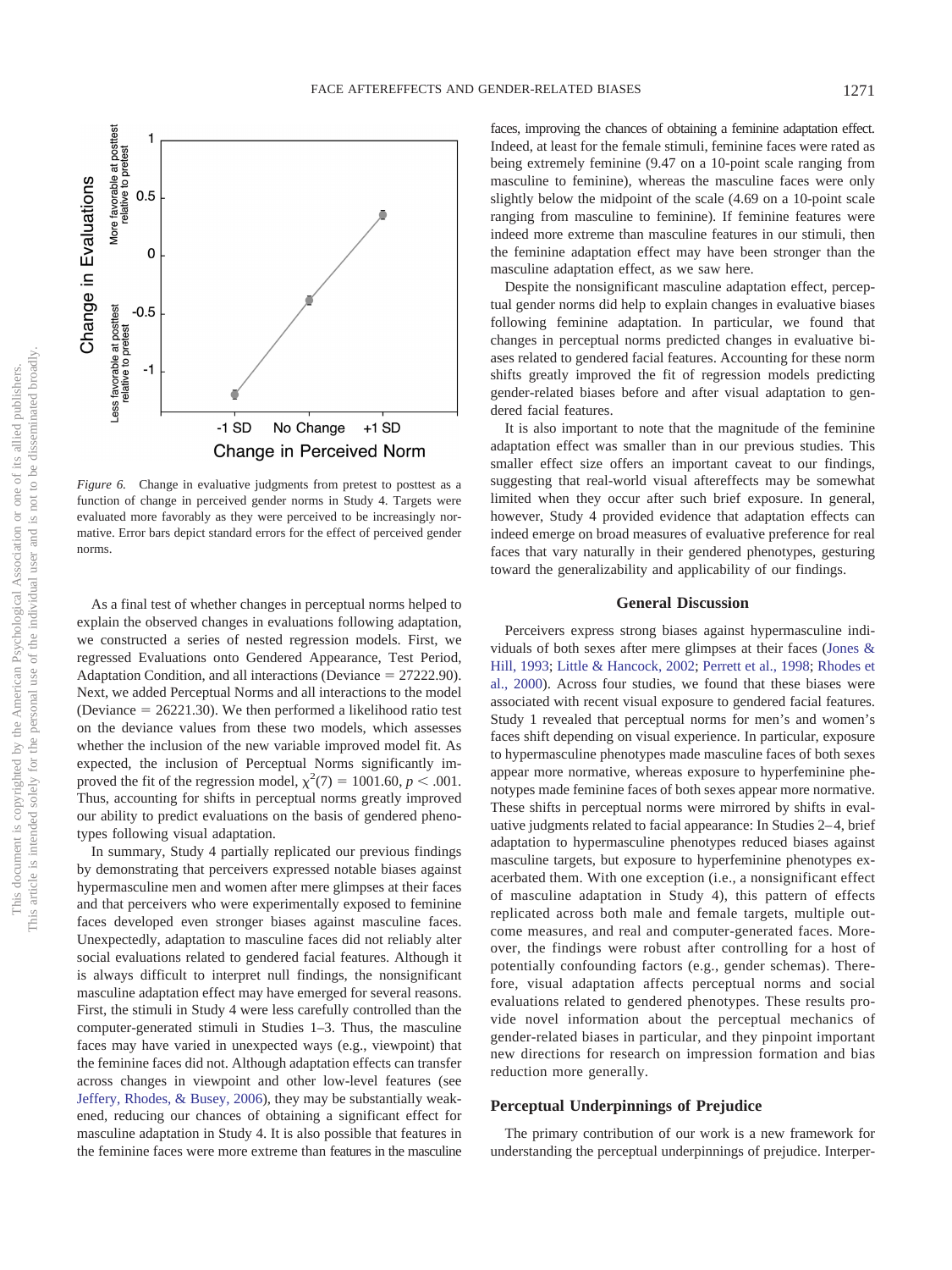sonal prejudice is an enduring psychological problem with insidious consequences for target groups (Dovidio & Gaertner, 2010; Dovidio, Glick, & Rudman, 2005; Lick, Durso, & Johnson, in press). One reason that prejudice may persist is its foundation in basic processes that guide human perception. Indeed, a growing body of research suggests that people form impressions of others on the basis of brief glimpses of their faces (Freeman et al., 2010; Ito et al., 2004; Lick & Johnson, 2013) and that these impressions have important implications for downstream behaviors (Snyder & Stukas, 1999). Although researchers have begun to document these early footprints of prejudice, the perceptual processes that give rise to them remain less clear.

Perceptual norms have emerged as one important mechanism underlying interpersonal bias. Researchers have long known that perceivers tend to prefer prototypical exemplars to more unique exemplars of a given category (Posner & Keele, 1968). More recent work has extended this concept to social domains. For example, one study revealed that targets whose facial features were normative for their sex category were likely to be categorized as heterosexual and evaluated favorably, whereas those whose phenotypes were less normative for their sex category were likely to be categorized as gay and evaluated negatively (Lick & Johnson, 2013). These findings generally suggest that perceptual norms help to explain biases that originate in the early stages of person perception. Still, the factors that influence perceptual norms themselves have remained unclear. The current research begins to reveal how perceptual norms are calibrated, and how these calibrations affect social evaluations.

Specifically, our findings suggest that perceptual norms for a given social category change on the basis of a perceiver's recent visual experiences with members of that category. In the case of gender, perceivers who encounter highly feminine phenotypes tend to form feminized facial norms, whereas those who encounter masculine phenotypes tend to form masculinized facial norms. Furthermore, because perceivers tend to prefer targets who appear prototypical, these shifts in perceptual norms help to explain evaluative biases against individuals who embody nonprototypical features. Indeed, the current studies revealed that visual adaptation to highly gendered phenotypes reliably shifted perceptual norms, which in turn shifted evaluative judgments.

The current research therefore augments our knowledge of how visual exposure molds perceptual norms, with implications for downstream social evaluations. As such, our work uniquely contributes to psychologists' understanding of the perceptual roots of interpersonal prejudice. Although our findings cannot speak to the factors underlying development of perceptual norms in the first place, they suggest that visual exposure reliably alters these norms, with concomitant effects on evaluative preferences. Our findings also inform literatures related to visual aftereffects and prejudice reduction, which we discuss below.

#### **Visual Aftereffects and Social Evaluations**

The current work contributes to the burgeoning literature on visual aftereffects. To date, most evidence of higher level face aftereffects has been limited to grossly distorted features (e.g., caricatures). Our studies are among a small handful demonstrating that humans also adapt to gendered phenotypes that vary naturally in the population. As such, the current work helps to extend the ecological validity of research on face aftereffects.

Furthermore, most previous studies of face aftereffects have examined how habituation to facial features affects ratings of subsequent targets' normality and attractiveness, often with singleitem measures. Our studies are among the first to demonstrate that aftereffects alter a broader constellation of social judgments that arise together early in person perception. In particular, we found that adaptation to gendered facial features affects perceivers' judgments of many characteristics, including a person's warmth, respectability, sincerity, honesty, intelligence, and overall likability. Thus, our studies extend face aftereffects to a decidedly interpersonal domain, revealing that visual adaptation alters a broad set of social evaluations that have implications for impression formation and downstream social interactions.

#### **Prejudice and Gendered Appearances**

Our findings also engage with long-standing discussions about the effects of gendered portrayals in everyday life. Feminist scholars have argued that people strategically exaggerate gendered aspects of their facial appearance (Davis, 2002; Gill, Henwood, & McLean, 2005; Schilt & Westbrook, 2009) and that exposure to such highly gendered portrayals is damaging to both women and men (Prentice & Carranza, 2002). However, the specific mechanisms linking gendered imagery to downstream social biases have remained largely unexplored. The current work reveals that exposure to highly gendered imagery alters low-level social cognitive processes. In particular, we found that even relatively brief exposure to gendered facial features can shift perceptual norms for men and women and subsequently alter social judgments. Thus, our studies provide empirical evidence for previous claims that the overrepresentation of highly gendered phenotypes perpetuates interpersonal biases.

Our findings also supplement previous research that has noted the frequency and consistency of gender-related biases in social perception (Little & Perrett, 2011; Perrett et al., 1998; Rhodes et al., 2000; Rudman & Glick, 2001; Rudman, Greenwald, & McGhee, 2001). Indeed, we found that perceivers judge hypermasculine men and women negatively across a wide range of social domains. Furthermore, we pinpointed deviation from perceptual gender norms as a factor contributing to these biases. Because the norms for men's and women's faces were initially feminized, faces could deviate more in the masculine direction than in the feminine direction. This may account for perceivers' negative evaluations of masculine targets relative to feminine targets—they simply deviate further from perceptual norms. In this way, our findings help to explain the somewhat surprising results of recent studies that have indicated preferences for feminized facial features in both sexes.

### **Prejudice Reduction**

Finally, and perhaps most importantly, the current work has important implications for theory and applied efforts aimed at prejudice reduction. Classic studies demonstrated that repeated exposure to a stimulus increases liking for that stimulus (mere exposure; Zajonc, 1968, 2001), and more recent work extended these effects to social stimuli (Dasgupta & Greenwald, 2001;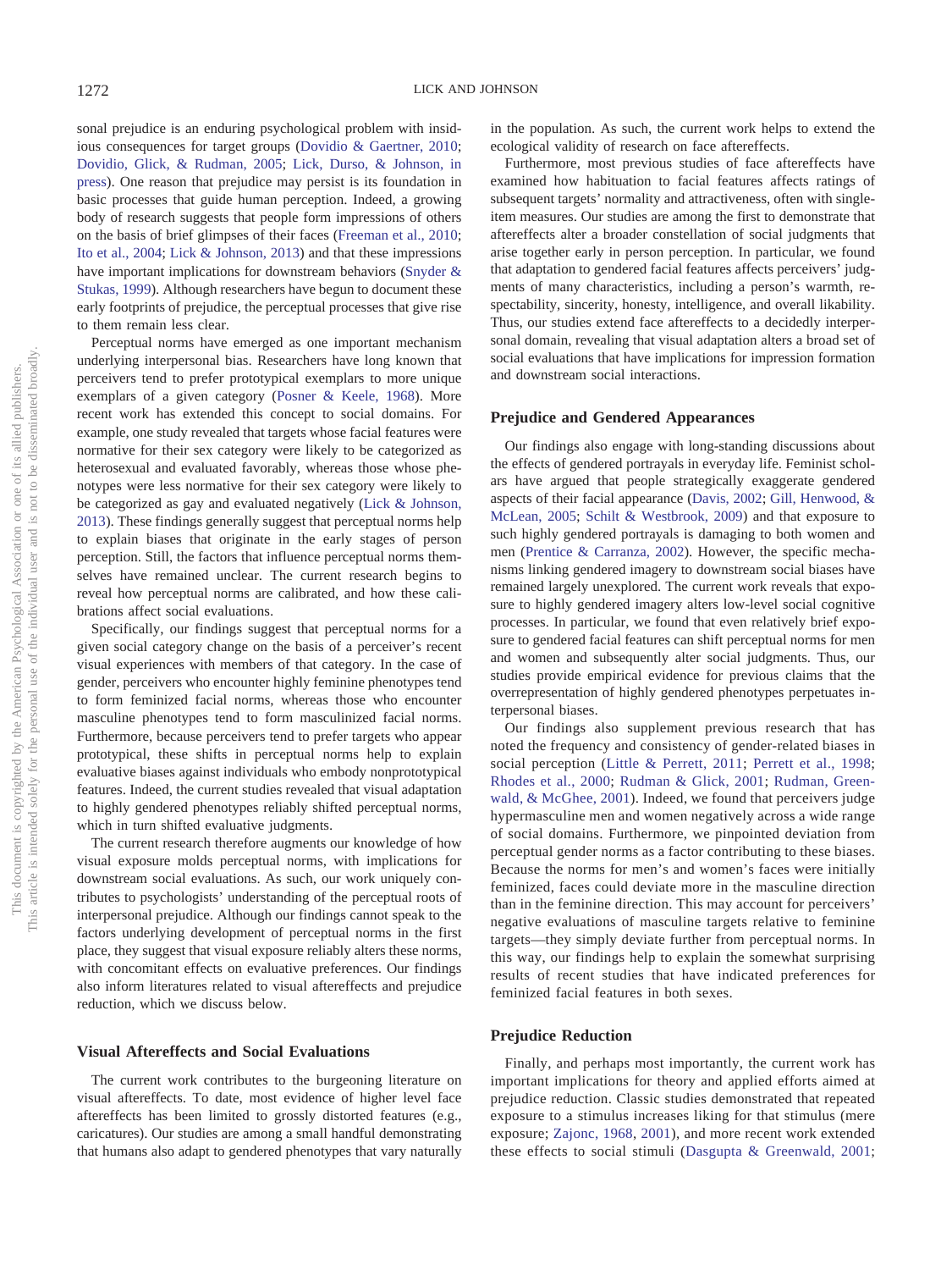Mutz & Goldman, 2010; Schiappa et al., 2005). Despite a long-standing theoretical focus on mere exposure as a method of prejudice reduction, the perceptual mechanisms underlying mere exposure have remained elusive. The current studies indicate that shifts in perceptual norms may underlie these welldocumented effects— because repeated exposure to a particular type of stimulus renders it normative, repeated exposure enhances liking.

Moreover, mere exposure effects have generally shown that exposure to a stimulus increases liking for that same stimulus. Although some scholars have argued that exposure might also improve liking for similar but nonidentical targets, evidence of a generalized mere exposure effect is scant (Rhodes, Halberstadt, Jeffery, & Palermo, 2005). Here, we found that visual exposure may indeed operate at the level of features. Viewing a series of highly gendered facial features enhanced perceivers' evaluations of individuals who share similar features, even when those individuals were not included among the adaptation stimuli (e.g., Study 4). These findings pave the way for continued research on generalized mere exposure effects, and they suggest that visual adaptation may be an important process driving such effects.

Proponents of contact theory have argued that repeated interpersonal encounters reduce prejudice against a stigmatized group (Dovidio, Eller, & Hewstone, 2011; Pettigrew & Tropp, 2006). Whereas classical theorizing suggested that face-to-face interactions between individuals of equal status working to achieve a common goal were necessary to achieve the social benefits of contact (Allport, 1954), newer studies have demonstrated that merely observing or imagining outgroup members can effectively reduce prejudice (Birtel & Crisp, 2012; Dasgupta & Greenwald, 200l; Gómez, Tropp, & Fernández, 2011; Schiappa et al., 2005; Wright, Aron, McLaughlin-Volpe, & Ropp, 1997). The current studies implicate visual adaptation as a proximal mechanism underlying the benefits of observed contact. In particular, our findings suggest that perceivers visually adapt following repeated exposure to members of different social groups, which makes them appear more normative and subsequently leads to more favorable social evaluations. Although higher level psychological processes may also contribute to contact effects (e.g., reduced intergroup anxiety; Pettigrew, 1998), visual adaptation may act as a low-level perceptual mechanism, which helps to explain why recent vicarious and extended contact can effectively reduce prejudice. In all, our findings address recent calls for a deeper understanding of the proximal mechanisms underlying several common methods of prejudice reduction (Dovidio et al., 2011).

Finally, in terms of practical application, our results offer some preliminary evidence that media interventions may reduce interpersonal biases that originate in the early moments of face perception. Indeed, some social groups are underrepresented in national media (Williams, 2000), and individuals from these underrepresented groups also face consistent prejudice and discrimination (Dovidio, Gaertner, Kawakami, & Hodson, 2002). Our results suggest that deliberately exposing people to more visual representations of these underrepresented groups in film, television, and print might help to mitigate biases that develop in the early stages of person perception and form the basis of downstream prejudice. Still, it is important to note that the masculine adaptation effect was not significant and that the feminine adaptation effect was relatively modest in Study 4, where we used real faces. Before planning large-scale interventions, it will be important for researchers to determine the efficacy of relatively brief visual exposure for reducing prejudice.

# **Conclusion**

In summary, people form impressions of others based on the perceived normativity of their gendered facial features; recent visual exposure helps to determine these perceptual norms. Thus, features with which perceivers have relatively limited exposure (e.g., hypermasculine features) appear nonnormative and tend to be evaluated negatively. Although the current findings demonstrate the existence and perceptual underpinnings of gender-related biases in social evaluation, they also offer the optimistic conclusion that manipulating the composition of one's visual environment can change biases. This information may aid in eradicating the unequal treatment of men and women on the basis of their gendered phenotypes, and may eventually lead us toward a better understanding of the formation and reduction of other biases related to physical appearance.

#### **References**

- Adams, A. (2011). "Josh wears pink cleats:" Inclusive masculinity on the soccer field. *Journal of Homosexuality, 58,* 579 –596. doi:10.1080/ 00918369.2011.563654
- Addams, R. (1834). An account of a peculiar optical phenomenon seen after having looked at a moving body. *London and Edinburgh Magazine and Journal of Science, 5,* 373–374.
- Allport, G. W. (1954). *The nature of prejudice*. New York, NY: Addison-Wesley.
- Anderson, E. (2005). Orthodox and inclusive masculinity: Competing masculinities among heterosexual men in a feminized terrain. *Sociological Perspectives, 48,* 337–355. doi:10.1525/sop.2005.48.3.337
- Anderson, E. (2008). Inclusive masculinity in a fraternal setting. *Men and Masculinities, 10,* 604 – 620. doi:10.1177/1097184X06291907
- Anderson, E. (2009). *Inclusive masculinity: The changing nature of masculunities*. New York, NY: Routledge.
- Anderson, N. D., & Wilson, H. R. (2005). The nature of synthetic face adaptation. *Vision Research, 45,* 1815–1828. doi:10.1016/j.visres.2005 .01.012
- Anderson, N. H. (1968). Likeableness ratings of 555 personality-trait words. *Journal of Personality and Social Psychology, 9,* 272–279. doi:10.1037/h0025907
- Anzures, G., Mondloch, C. J., & Lackner, C. (2009). Face adaptation and attractiveness aftereffects in 8-year-olds and adults. *Child Development, 80,* 178 –191. doi:10.1111/j.1467-8624.2008.01253.x
- Bestelmeyer, P. E. G., Jones, B. C., DeBruine, L. M., Little, A. C., Perrett, D. I., Schneider, A.,... Conway, C. A. (2008). Sex-contingent face aftereffects depend on perceptual category rather than structural encoding. *Cognition, 107,* 353–365. doi:10.1016/j.cognition.2007.07.018
- Birtel, M. D., & Crisp, R. J. (2012). "Treating" prejudice: An exposuretherapy approach to reducing negative reactions toward stigmatized groups. *Psychological Science, 23,* 1379 –1386. doi:10.1177/ 0956797612443838
- Blanz, V., & Vetter, T. (1999). A morphable model for the synthesis of 3D faces. In *Proceedings of the 26th Annual SIGGRAPH Meeting* (pp. 187–194). Los Angeles, CA: Addison Wesley Longman.
- Buckingham, G., DeBruine, L. M., Little, A. C., Welling, L. M., Conway, C. A., Tiddeman, B. P., & Jones, B. C. (2006). Visual adaptation to masculine and feminine faces influences generalized preferences and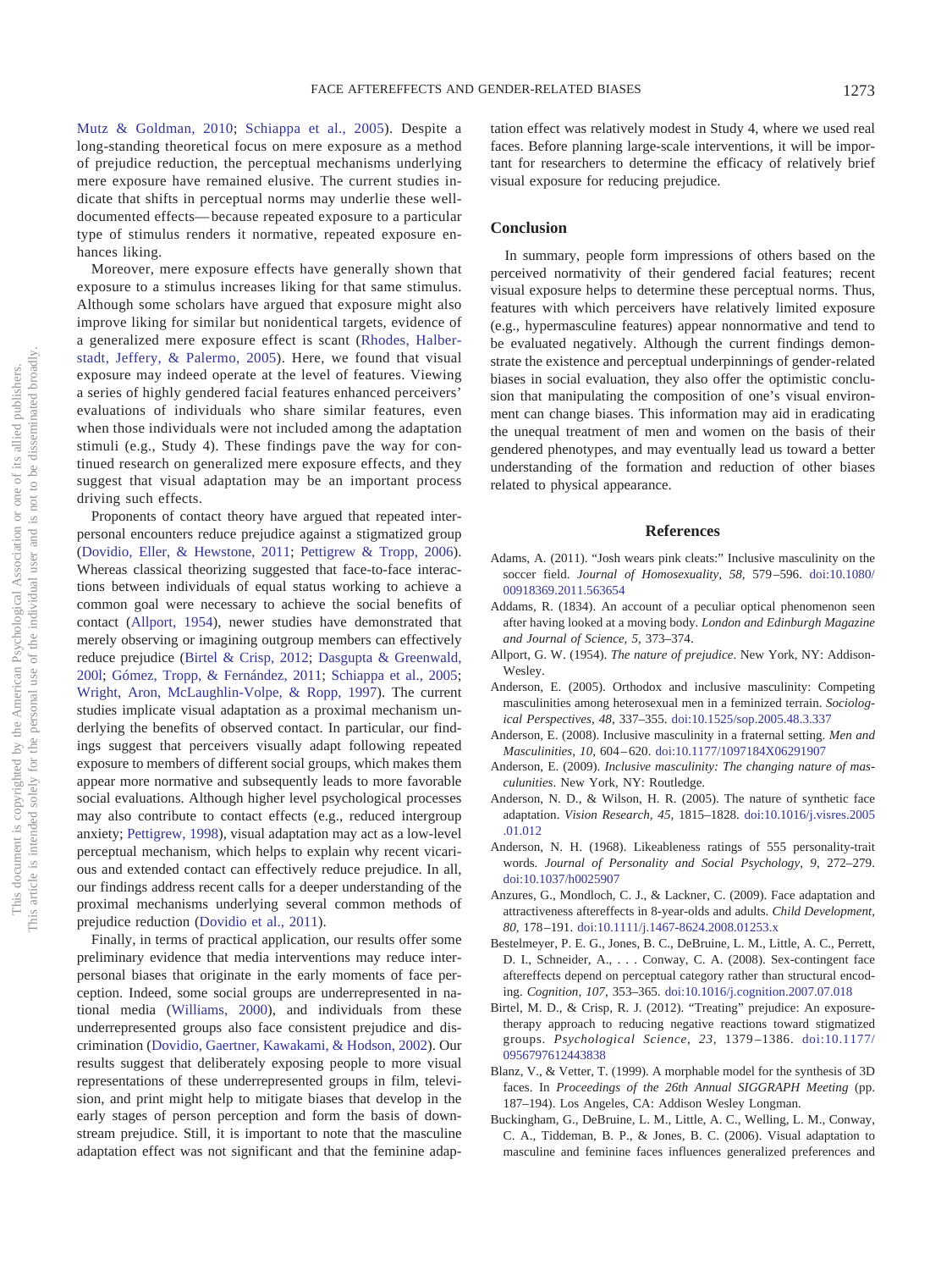perceptions of trustworthiness. *Evolution and Human Behavior, 27,* 381–389. doi:10.1016/j.evolhumbehav.2006.03.001

- Carpinella, C. M., & Johnson, K. L. (2013). Appearance-based politics: Sex-typed facial cues communicate political party affiliation. *Journal of Experimental Social Psychology, 49,* 156 –160. doi:10.1016/j.jesp.2012 .08.009
- Carter, C., & Steiner, L. (2004). *Critical readings: Media and gender*. London, England: Open University Press.
- Clifford, C. W. G., & Rhodes, G. (2005). *Fitting the mind to the world: Adaptation and after-effects in high-level vision*. Oxford, England: Oxford University Press. doi:10.1093/acprof:oso/9780198529699.001.0001 Coad, D. (2008). *The metrosexual*. New York, NY: SUNY.
- Collins, R. L. (2011). Content analysis of gender roles in media: Where are we now and where should we go? *Sex Roles, 64,* 290 –298. doi:10.1007/ s11199-010-9929-5
- Cranford, J. A., Shrout, P. E., Iida, M., Rafaeli, E., Yip, T., & Bolger, N. (2006). A procedure for evaluating sensitivity to within-person change: Can mood measures in diary studies detect change reliably? *Personality and Social Psychology Bulletin, 32,* 917–929. doi:10.1177/ 0146167206287721
- Dasgupta, N., & Greenwald, A. G. (2001). On the malleability of automatic attitudes: Combating automatic prejudice with images of admired and disliked individuals. *Journal of Personality and Social Psychology, 81,* 800 – 814. doi:10.1037/0022-3514.81.5.800
- Davis, K. (2002). A dubious equality: Men, women and cosmetic surgery. *Body & Society, 8,* 49 – 65. doi:10.1177/1357034X02008001003
- Dovidio, J. F., Eller, A., & Hewstone, M. (2011). Improving intergroup relations through direct, extended and other forms of indirect contact. *Group Processes & Intergroup Relations, 14,* 147–160. doi:10.1177/ 1368430210390555
- Dovidio, J. F., & Gaertner, S. L. (2010). Intergroup bias. In S. T. Fiske, D. T. Gilbert, & G. Lindzey (Eds.), *Handbook of social psychology* (pp. 1084 –1121). Hoboken, NJ: Wiley.
- Dovidio, J. F., Gaertner, S. L., Kawakami, K., & Hodson, G. (2002). Why can't we just get along? Interpersonal biases and interracial distrust. *Cultural Diversity and Ethnic Minority Psychology, 8,* 88 –102. doi: 10.1037/1099-9809.8.2.88
- Dovidio, J. F., Glick, P., & Rudman, L. (Eds.). (2005). *On the nature of prejudice: Fifty years after Allport*. Malden, MA: Blackwell. doi: 10.1002/9780470773963
- Fang, F., Ijichi, K., & He, S. (2007). Transfer of the face viewpoint aftereffect from adaptation to different and inverted faces. *Journal of Vision, 7,* 1–9. doi:10.1167/7.13.6
- Frederick, D. A., & Haselton, M. G. (2007). Why is muscularity sexy? Tests of the fitness indicator hypothesis. *Personality and Social Psychology Bulletin, 33,* 1167–1183. doi:10.1177/0146167207303022
- Freeman, J. B., Johnson, K. L., Ambady, N., & Rule, N. O. (2010). Sexual orientation perception involves gendered facial cues. *Personality and Social Psychology Bulletin, 36,* 1318 –1331. doi:10.1177/ 0146167210378755
- Gill, R., Henwood, K., & McLean, C. (2005). Body projects and the regulation of normative masculinity. *Body & Society, 11, 37*-62. doi: 10.1177/1357034X05049849
- Gómez, A., Tropp, L. R., & Fernández, S. (2011). When extended contact opens the door to future contact: Testing the effects of extended contact on attitudes and intergroup expectancies in majority and minority groups. *Group Processes & Intergroup Relations, 14,* 161–173. doi: 10.1177/1368430210391119
- Grammer, K., & Thronhill, R. (1994). Human (Homo sapiens) facial attractiveness and sexual selection: The role of symmetry and averageness. *Journal of Comparative Psychology, 108,* 233–242. doi:10.1037/ 0735-7036.108.3.233
- Harris, J., & Clayton, B. (2007). The first metrosexual rugby star: Rugby union, masculinity, and celebrity in contemporary Wales. *Sociology of Sport Journal, 24,* 145–164.
- Heldman, C., & Wade, L. (2011). Sexualizing Sarah Palin: The social and political context of the sexual objectification of female candidates. *Sex Roles, 65,* 156 –164. doi:10.1007/s11199-011-9984-6
- Hering, E. (1878). *Zur Lehre vom Lichtsinne* [Outlines of a theory of the light sense]. Vienna, Austria: Gerolds Sohn.
- Ito, T. A., & Cacioppo, J. T. (2000). Electrophysiological evidence of implicit and explicit categorization processes. *Journal of Experimental Social Psychology, 36,* 660 – 676.
- Ito, T. A., Thompson, E., & Cacioppo, J. T. (2004). Tracking the timecourse of social perception: The effects of racial cues on event-related brain potentials. *Personality and Social Psychology Bulletin, 30,* 1267– 1280. doi:10.1177/0146167204264335
- Jeffery, L., Rhodes, G., & Busey, T. (2006). View-specific coding of face shape. *Psychological Science, 17,* 501–505. doi:10.1111/j.1467-9280 .2006.01735.x
- Johnson, K. L., Freeman, J. B., & Pauker, K. (2012). Race is gendered: How covarying phenotypes and stereotypes bias sex categorization. Journal of Personality and Social Psychology, 102, 116-131. doi: 10.1037/a0025335
- Johnston, V. S., & Franklin, M. (1993). Is beauty in the eye of the beholder? *Ethology and Sociobiology, 14,* 183–199. doi:10.1016/0162- 3095(93)90005-3
- Johnston, V. S., Hagel, R., Franklin, M., Fink, B., & Grammer, K. (2001). Male facial attractiveness: Evidence for hormone-mediated adaptive design. *Evolution and Human Behavior, 22,* 251–267. doi:10.1016/ S1090-5138(01)00066-6
- Jones, D., & Hill, K. (1993). Criteria of facial attractiveness in five populations. *Human Nature, 4,* 271–296. doi:10.1007/BF02692202
- Kahneman, D., & Miller, D. T. (1986). Norm theory: Comparing reality to its alternatives. *Psychological Review, 93,* 136 –153. doi:10.1037/0033- 295X.93.2.136
- Keating, C. F. (1985). Gender and the physiognomy of dominance and attractiveness. *Social Psychology Quarterly, 48,* 61–70. doi:10.2307/ 3033782
- Leopold, D. A., & Bondar, I. (2005). Adaptation to complex visual patterns in humans and monkeys. In C. W. G. Clifford & G. Rhodes (Eds.), *Fitting the mind to the world: Adaptation and after-effects in high-level vision* (pp. 189–212). Oxford, England: Oxford University Press. doi: 10.1093/acprof:oso/9780198529699.003.0008
- Leopold, D. A., Rhodes, G., Muller, K. M., & Jeffery, L. (2005). The dynamics of visual adaptation to faces. *Proceedings of the Royal Society of London, Series B, 272,* 897–904. doi:10.1098/rspb.2004.3022
- Lick, D. J., Durso, L. E., & Johnson, K. L. (in press).Minority stress and physical health in sexual minority communities. *Perspectives on Psychological Science*.
- Lick, D. J., & Johnson, K. L. (2013). Fluency of visual processing explains prejudiced evaluations of minority targets. *Journal of Experimental Social Psychology, 49,* 419 – 425. doi:10.1016/j.jesp.2013.01.001
- Little, A. C., & Hancock, P. J. B. (2002). The role of masculinity and distinctiveness in judgments of human male facial attractiveness. *British Journal of Psychology, 93,* 451– 464. doi:10.1348/ 000712602761381349
- Little, A. C., Jones, B. C., Penton-Voak, I. S., Burt, D. M., & Perrett, D. I. (2002). Partnership status and the temporal context of relationships influence human female preferences for sexual dimorphism in male face shape. *Proceedings of the Royal Society B, 269,* 1095–1100. doi: 10.1098/rspb.2002.1984
- Little, A. C., & Perrett, D. I. (2011). Facial attractiveness. In R. B. Adams, Jr., N. Ambady, & K. Nakayama (Eds.), *The science of social vision* (pp. 164 –185). New York, NY: Oxford University Press.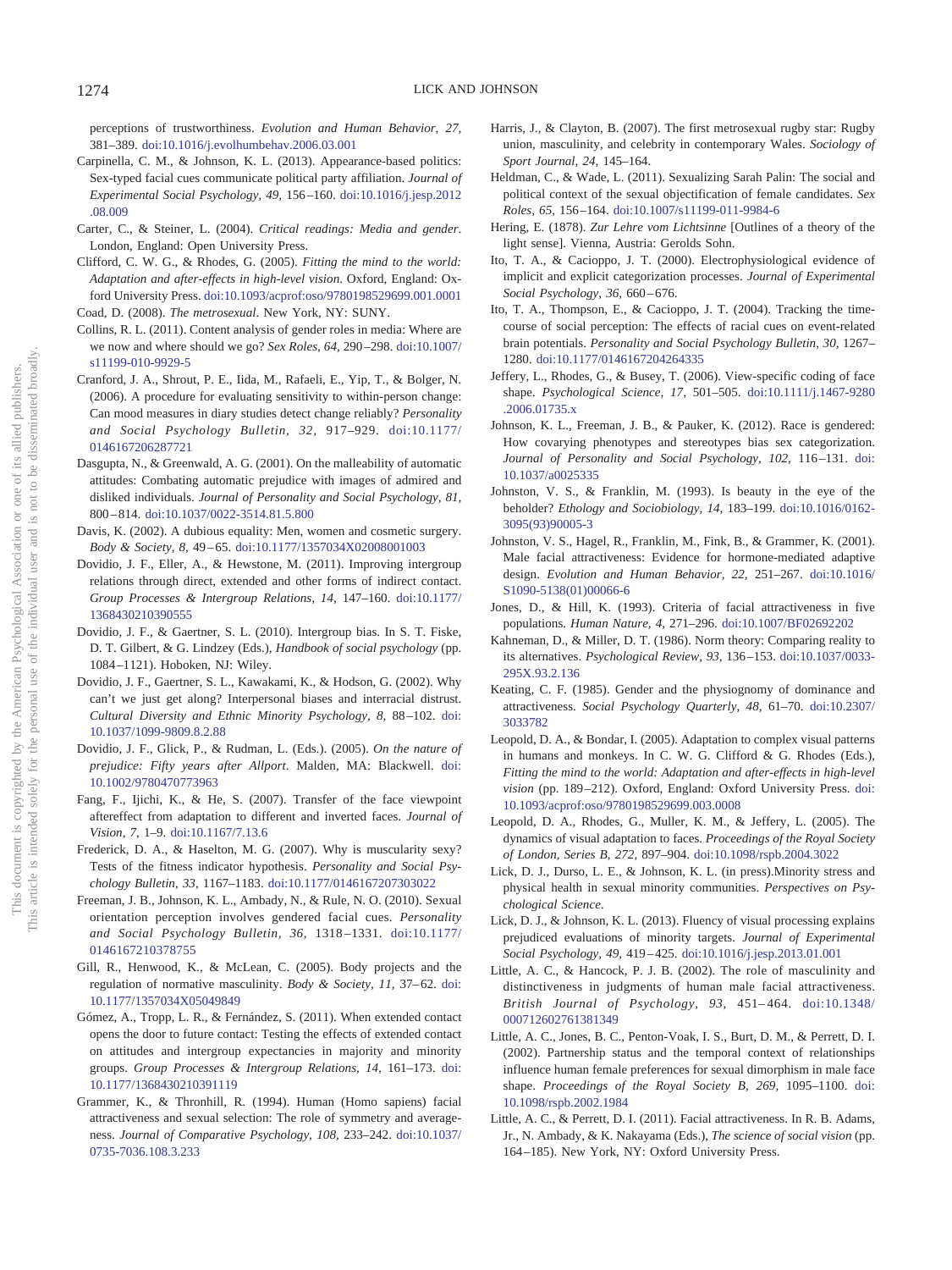- Manago, A. M., Graham, M. B., Greenfield, P. M., & Salimkhan, G. (2008). Self-presentation and gender on MySpace. *Journal of Applied Developmental Psychology, 29,* 446 – 458. doi:10.1016/j.appdev.2008 .07.001
- Mutz, D. C., & Goldman, S. K. (2010). Mass media. In J. F. Dovidio, M. Hewstone, P. Glick, & V. M. Esses (Eds.), *Handbook of prejudice stereotyping, and discrimination* (pp. 241–258). London, England: Sage. doi:10.4135/9781446200919.n15
- Newcomb, T. M. (1981). Heiderian balance as a group phenomenon. *Journal of Personality and Social Psychology, 40,* 862– 867. doi: 10.1037/0022-3514.40.5.862
- Penton-Voak, I. S., Cahill, S., Pound, N., Kempe, V., Schaeffler, S., & Schaeffler, F. (2007). Male facial attractiveness, perceived personality, and child-directed speech. *Evolution and Human Behavior, 28,* 253–259. doi:10.1016/j.evolhumbehav.2007.03.002
- Perrett, D. I., Lee, K. J., Penton-Voak, I., Rowland, D., Yoshikawa, S., Burt, D. M., Henzi, S. P., Castles, D. L., & Akamatsu, S. (1998). Effects of sexual dimorphism on facial attractiveness. *Nature, 394,* 884 – 887. doi:10.1038/29772
- Perrett, D. I., May, K. A., & Yoshikawa, S. (1994). Facial shape and judgments of female attractiveness. *Nature, 368,* 239 –242. doi:10.1038/ 368239a0
- Perry, E. (1994). A prototype matching approach to understanding the role of applicant gender and age in the evaluation of job applicants. *Journal of Applied Social Psychology, 24,* 1433–1473. doi:10.1111/j.1559-1816 .1994.tb01558.x
- Pettigrew, T. F. (1998). Intergroup contact theory. *Annual Review of Psychology, 49,* 65– 85. doi:10.1146/annurev.psych.49.1.65
- Pettigrew, T. F., & Tropp, L. R. (2006). A meta-analytic test of intergroup contact theory. *Journal of Personality and Social Psychology, 90,* 751– 783. doi:10.1037/0022-3514.90.5.751
- Posner, M. I., & Keele, S. W. (1968). On the genesis of abstract ideas. *Journal of Experimental Psychology, 77,* 353–363. doi:10.1037/ h0025953
- Prentice, D. A., & Carranza, E. (2002). What women and men should be, shouldn't be, are allowed to be, and don't have to be: The contents of prescriptive gender stereotypes. *Psychology of Women Quarterly, 26,* 269 –281. doi:10.1111/1471-6402.t01-1-00066
- Principe, C. P., & Langlois, J. H. (2012). Shifting the prototype: Experience with faces influences affective and attractiveness preferences. *Social Cognition, 30,* 109 –120. doi:10.1521/soco.2012.30.1.109
- Purkinje, J. (1825). *Beobachtungen und Versuche zur Physiologie der Sinne. Neue Beitrage zur Kenntniss des Sehens in subjektiver Hinsicht* [Observations and experiments on the physiology of the senses: New contributions to the knowledge of seeing a subjective point]. Berlin, Germany: Reimer.
- Rhodes, G. (2006). The evolutionary psychology of facial beauty. *Annual Review of Psychology, 57,* 199 –226. doi:10.1146/annurev.psych.57 .102904.190208
- Rhodes, G., Halberstadt, J., Jeffery, L., & Palermo, R. (2005). The attractiveness of average faces is not a generalized mere exposure effect. *Social Cognition, 23,* 205–217. doi:10.1521/soco.2005.23.3.205
- Rhodes, G., Hickford, C., & Jeffery, L. (2000). Sex-typicality and attractiveness: Are supermale and superfemale faces super-attractive? *British Journal of Psychology, 91,* 125–140. doi:10.1348/000712600161718
- Rhodes, G., Jeffery, L., Clifford, C. W. G., & Leopold, D. A. (2007). The timecourse of higher-level face aftereffects. *Vision Research, 47,* 2291– 2296. doi:10.1016/j.visres.2007.05.012
- Rhodes, G., Jeffery, L., Watson, T. L., Clifford, C. W. G., & Nakayama, K. (2003). Fitting the mind to the world: Face adaptation and attractiveness aftereffects. *Psychological Science, 14,* 558 –566. doi:10.1046/j.0956- 7976.2003.psci\_1465.x
- Rhodes, G., Robbins, R., Jacquet, E., McKone, E., Jeffery, L., & Clifford, C. W. G. (2005). Adaptation and face perception: How aftereffects

implicate norm-based coding of faces. In C. W. G. Clifford & G. Rhodes (Eds.), *Fitting the mind to the world: Adaptation and after-effects in high-level vision* (pp. 213–240). Oxford, England: Oxford University Press. doi:10.1093/acprof:oso/9780198529699.003.0009

- Rudman, L. A., & Glick, P. (2001). Prescriptive gender stereotypes and backlash toward agentic women. *Journal of Social Issues, 57,* 743–762. doi:10.1111/0022-4537.00239
- Rudman, L. A., Greenwald, A. G., & McGhee, D. E. (2001). Implicit self-concept and evaluative implicit gender stereotypes: Self and ingroup share desirable traits. *Personality and Social Psychology Bulletin, 27,* 1164 –1178. doi:10.1177/0146167201279009
- Scheib, J. E., Gangestad, S. W., & Thronhill, R. (1999). Facial attractiveness, symmetry and cues of good genes. *Proceedings of the Royal Society B, Biological Sciences, 266,* 1913–1917. doi:10.1098/rspb.1999 .0866
- Schiappa, E., Gregg, P. B., & Hewes, D. E. (2005). The parasocial contact hypothesis. *Communication Monographs, 72,* 92–115. doi:10.1080/ 0363775052000342544
- Schilt, K., & Westbrook, L. (2009). Doing gender, doing heteronormativity: "Gender normals," transgender people, and the social maintenance of heterosexuality. *Gender & Society, 23,* 440 – 464. doi:10.1177/ 0891243209340034
- Sczesny, S., Spreemann, S., & Stahlberg, D. (2006). Masculine = competent? Physical appearance and sex as sources of gender-stereotypic attributions. *Swiss Journal of Psychology, 65,* 15–23. doi:10.1024/1421- 0185.65.1.15
- Snyder, M., & Stukas, A. A., Jr. (1999). Interpersonal processes: The interplay of cognitive, motivational, and behavioral activities in social interaction. *Annual Review of Psychology, 50,* 273–303. doi:10.1146/ annurev.psych.50.1.273
- Spence, J. T., Helmreich, R., & Stapp, J. (1975). Ratings of self and peers on sex-role attributes and their relation to self-esteem and conceptions of masculinity and femininity. *Journal of Personality and Social Psychology, 32,* 29 –39. doi:10.1037/h0076857
- Swain, J. (2006). Reflections on patterns of masculinity in school settings. *Men and Masculinities, 8,* 331–349. doi:10.1177/1097184X05282203
- Symons, D. (1995). Beauty is in the adaptations of the beholder: The evolutionary psychology of human female sexual attractiveness. In P. R. Abramson, & S. D. Pinkerton (Eds.), *Sexual nature/sexual culture* (pp. 80-118). Chicago, IL: University of Chicago Press.
- Theodoridou, A., Rowe, A. C., Rogers, P. J., & Penton-Voak, I. S. (2011). Oxytocin administration leads to a preference for masculinized male faces. *Psychoneuroendocrinology, 36,* 1257–1260. doi:10.1016/j .psyneuen.2011.02.004
- Thornhill, R., & Gangestad, S. W. (1996). The evolution of human sexuality. *Trends in Ecology & Evolution, 11,* 98 –102.
- Valenzano, D. R., Mennucci, A., Tartarelli, G., & Cellerino, A. (2006). Shape analysis of female facial attractiveness. *Vision Research, 46,* 1282–1291. doi:10.1016/j.visres.2005.10.024
- Webster, M. A., Kaping, D., Mizokami, Y., & Duhamel, P. (2004). Adaptation to natural face categories. *Nature, 428,* 557–561. doi: 10.1038/nature02420
- Webster, M. A., Werner, J. S., & Field, D. J. (2005). Adaptation and the phenomenology of perception. In C. W. G. Clifford & G. Rhodes (Eds.), *Fitting the mind to the world: Adaptation and after-effects in high-level vision* (pp. 241–277). Oxford, England: Oxford University Press. doi: 10.1093/acprof:oso/9780198529699.003.0010
- Williams, G. (2000). Don't try to adjust your television I'm Black: Ruminations on the recurrent controversy over Whiteness on TV. *Journal of Gender, Race, and Justice, 4,* 99 –136.
- Willis, J., & Todorov, A. (2006). First impressions: Making up your mind after a 100-ms exposure to a face. *Psychological Science, 17,* 592–598. doi:10.1111/j.1467-9280.2006.01750.x